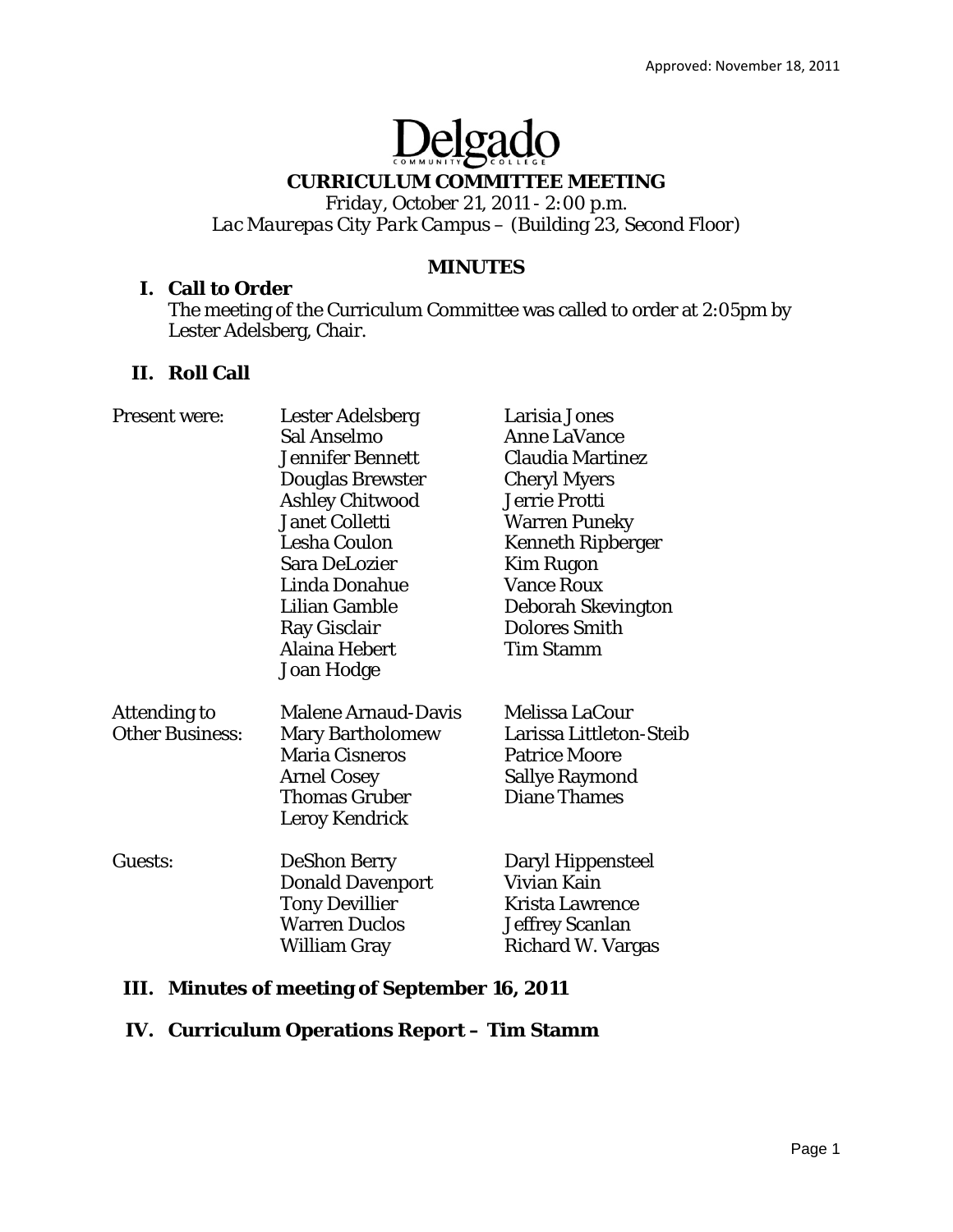# **V. General Education / Articulation Initiatives – Tim Stamm**

a) General Articulation Agreement: Delgado Community College and Xavier **University** 

## **VI. Developmental Education:**

a) Louisiana Act 187 (2011): Established a Remedial Education Commission

*"The need for clear entrance and exit standards for all remedial courses and the transferability of credit for such courses to all public postsecondary education institutions in the state."*

## **VII. New Business**

# a) **Business & Technology/ADOT**

**Concept Proposal of a New Program:** Technical Competency Area (T.C.A.) in Information Technology Support. The proposed TCA is designed to provide students with specific technical competencies needed for entry level employment opportunities in the field of Information Technology User Support. The proposed TCA is comprised of four (4) existing courses totaling twelve (12) credit hours, and may be offered at no additional cost to the institution. The instructional program prepares students for careers classified in Occupational Network Code 15-1041.00: Computer Support Specialists. Motion to accept proposals **[Motion: Cheryl Myers; Second: Ashley Chitwood; Carried, Unanimously].** 

b) *The agenda was reordered and the items were combined for discussion. Original Placement Items V. b. to V. d* 

## **Business & Technology/ADOT**

**Program Revision:** Certificate of Technical Studies in Office Systems Technology. Revise the Certificate of Technical Studies in Office Systems Technology to include the following courses: ADOT-101: Keyboarding, ADOT-102: Keyboarding II, ADOT-105: Survey of Computer Applications, ADOT-106: Word Processing, ADOT-172: Spelling and Word Concepts, ADOT-178: General Office Procedures, ADOT-208: Presentations with Powerpoint, ADOT-265: Spreadsheet Applications, BUSG-121: Business Mathematics, ENGL-100: Applied Writing or ENGL-101: English Composition I, MANG-101: Human Relations in Business. Total Program Hours: 33. All courses comprising the Certificate of Technical Studies Program are contained within the related Associate of Applied Science degree program in Administrative Office Technology.

## **Business & Technology/ADOT**

**Change of Program Title:** Certificate of Technical Studies in Office Systems Technology – Office Assistant. Change the title *from* Certificate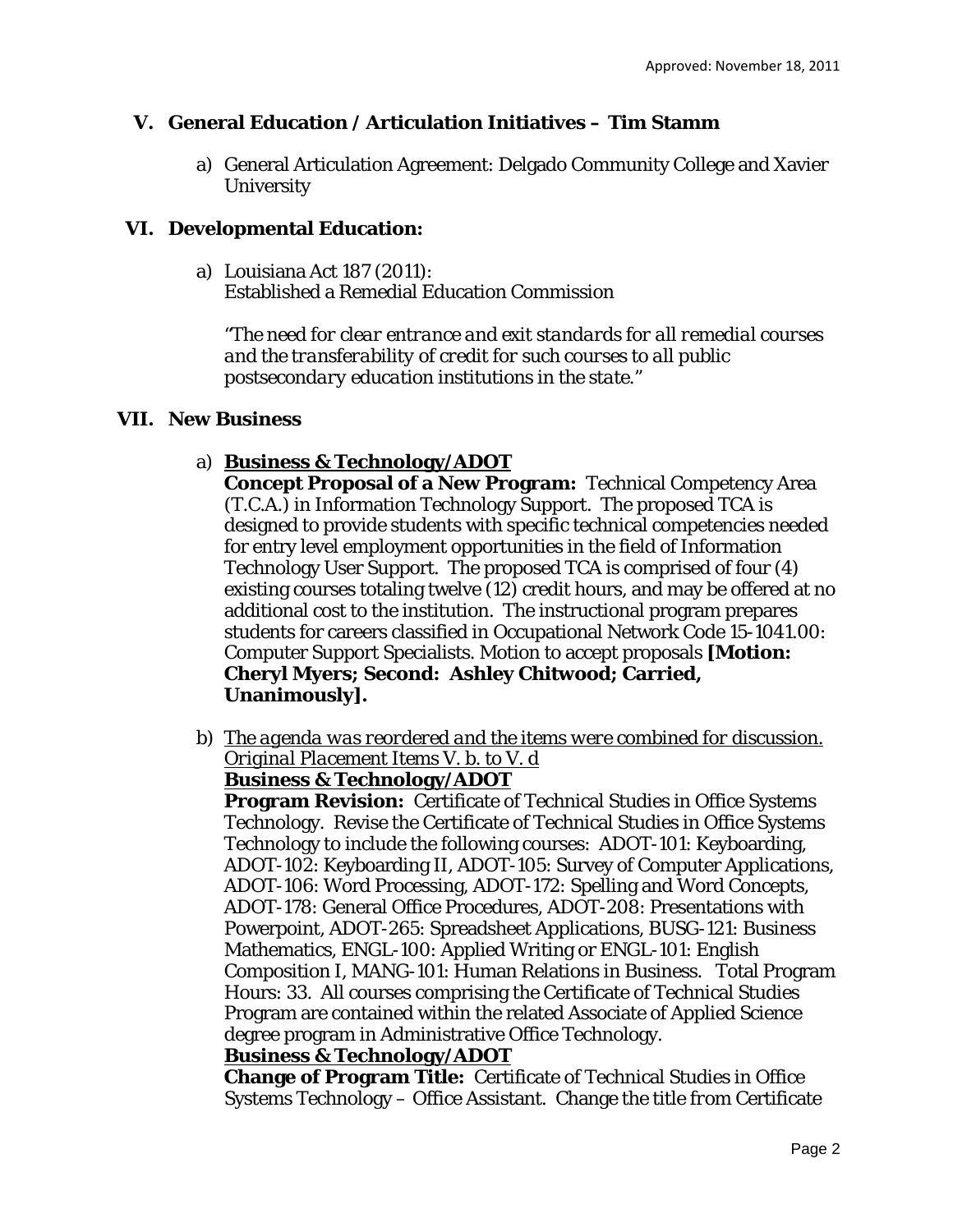of Technical Studies in Office Systems Technology – Office Assistant *to* Certificate of Technical Studies in Administrative Office Technology – Office Assistant. The change in title is more reflective of instructional content, and better aligns with the related Associate of Applied Science degree program.

# **Business & Technology/ADOT**

**Change of Program Description:** Certificate of Technical Studies in Administrative Office Technology – Office Assistant. Change the description of the Administrative Office Technology – Office Assistant Certificate of Technical Studies program to state: "The Certificate of Technical Studies program in Administrative Office Technology – Office Assistant prepares students/individuals to perform the duties of entry level personnel in general office environments. It includes instruction in business office functions and communications, computer software tools to perform business office tasks, and procedures needed to participate professionally in a business environment. All courses comprising the C.T.S. may be applied to the Administrative Specialist Concentration of the Associate of Applied Science degree program in Administrative Office Technology." Motion to accept proposal **[Motion: Janet Colletti; Second: Ashley Chitwood; Carried, Unanimously].**

c) *The agenda was reordered. Original Placement Item V. c.*  **Technical Division/MOVH** 

**New Course:** MOVH-101: Introduction to Motor Vehicle Technology (3- 0-3 / 45). Creation of a new course, MOVH-101: Introduction to Motor Vehicle Technology. Course Description: "Introduction to the Automotive Service Industry. Includes a brief history of the automobile, professional automotive service careers, safety practices, environmental and health concerns, shop equipment and measuring tools, scientific principles and math calculations, vehicle service information, routine maintenance, basic engine operation and supporting engine sub-systems." Motion to accept proposal **[Motion: Janet Colletti; Second: Cheryl Meyers; Carried, Unanimously].**

d) *The agenda was reordered and items were combined for discussion. Original Placement Items V. f. to V. g.*  **Technical Division/MOVH** 

**New Course:** MOVH-162: Advanced Brake / Steering & Suspension Systems (3-0-3 / 45). Creation of a new course, MOVH-162: Advanced Brake / Steering & Suspension Systems. Course Description: "Variable electronic control of dynamic vehicle systems. Includes anti-lock brake systems, electronic stability control systems, variable assist steering systems and electronic control of the suspension system for height and ride control."

# **Technical Division/MOVH**

**New Course:** MOVH-164: Advanced Brake / Steering & Suspension Systems Laboratory (0-3-1 / 45). Creation of a new course, MOVH-164: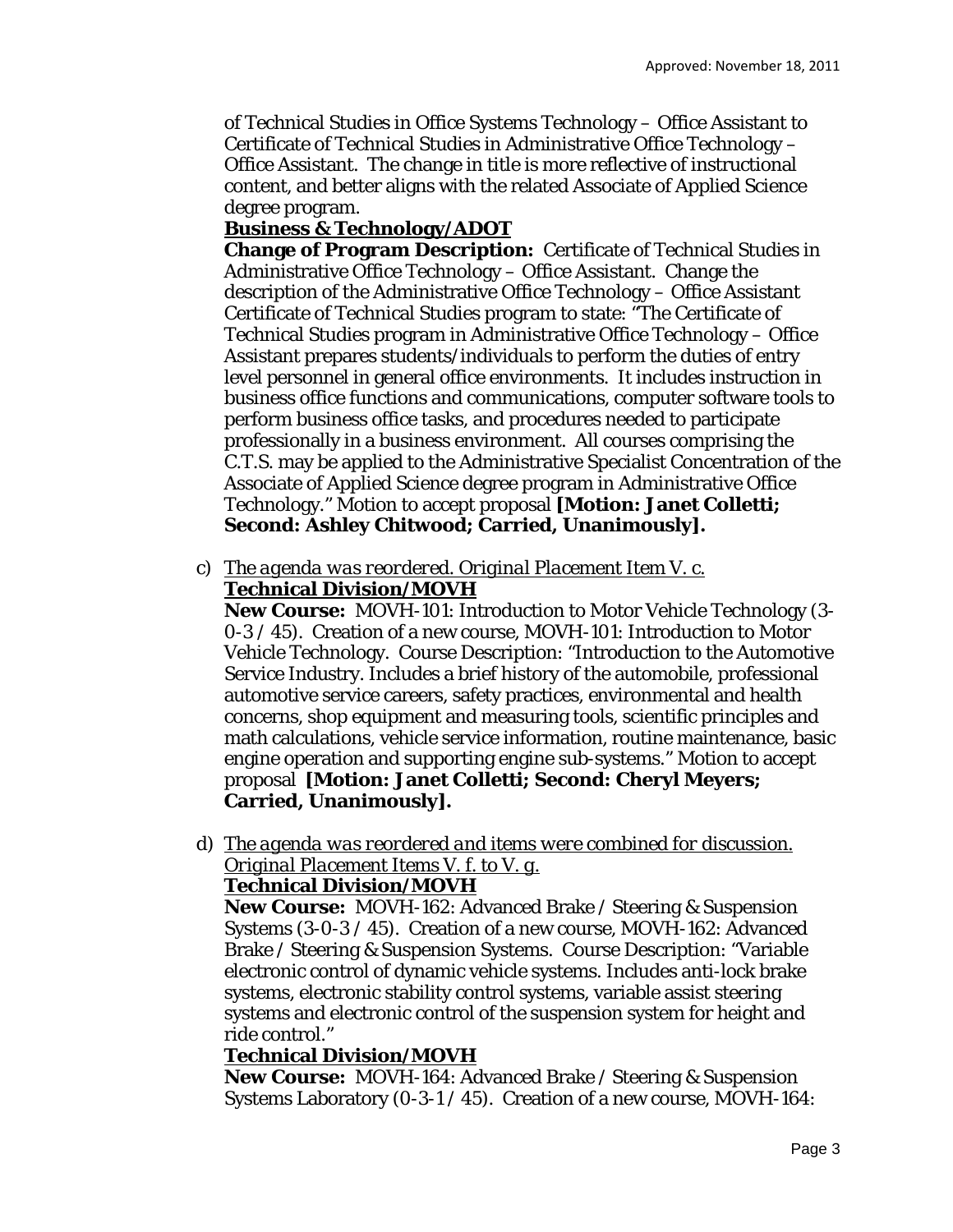Advanced Brake / Steering & Suspension Systems Laboratory. Course Description: "Variable electronic control of dynamic vehicle systems. Includes anti-lock brake systems, electronic stability control systems, variable assist steering systems and electronic control of the suspension system for height and ride control. Laboratory component to accompany MOVH-162." Motion to accept proposal **[Motion: Warren Puneky; Second: Larisia Jones; Carried, Unanimously].**

e) *The agenda was reordered. Original Placement Item V. h.*  **Technical Division/MOVH** 

**New Course:** MOVH-270: Advanced Automotive Technologies (3-0-3 / 45). Creation of new course, MOVH-270: Advanced Automotive Technologies. Course Description: "Emerging automotive technologies. Students learn: 1) various levels of Hybrid vehicle propulsion, the Atkinson Cycle and special Hybrid vehicle components. 2) Hybrid electric power, electrical system cooling, and regenerative braking. 3) Distinctive climate control systems. 4) Special service procedures, safety procedures and powertrain features. 5) Fuel cell technologies." Motion to accept proposal **[Motion: Larisia Jones; Second: Deborah Skevington; Carried, Unanimously].**

f) *The agenda was reordered. Original Placement Item V. i.*  **Technical Division/MOVH** 

**Change of Course Description:** MOVH-130: Fundamentals of Electricity. Change the course description of MOVH-130: Fundamentals of Electricity to state: "Simple automotive electrical systems. Includes electrical fundamentals, Ohm's Law, circuit identification, electrical schematic diagrams, automotive wire repair, circuit testers and digital multi-meters, and circuit problem diagnosis on simple electrical accessories, starting and charging systems." Current description: "Alternating and direct current, series and parallel circuits, magnets and electromagnets, and dynamic electrical energy sources." Motion to accept proposal **[Motion: Ashley Chitwood; Second: Ray Gisclair; Carried, Unanimously].**

g) *The agenda was reordered and items were combined for discussion, Original Placement Items V. j. to V. n* 

## **Technical Division/MOVH**

**Change of Course Title:** MOVH-154: Auto Brakes. Change the title of MOVH-154: Auto Brakes *from* MOVH-154: Auto Brakes *to* MOVH-154: Brake Systems. The new title more accurately reflects the instructional content and intent of the course.

# **Technical Division/MOVH**

**Change of Course Credit/Contact Hours:** MOVH-154: Brake Systems. Change course lecture –lab –credit and/contact hours *from* 3-0- 3/45 *to* 2-0-2/30. Reduction in lecture-credit and contact hours is due to revised course content.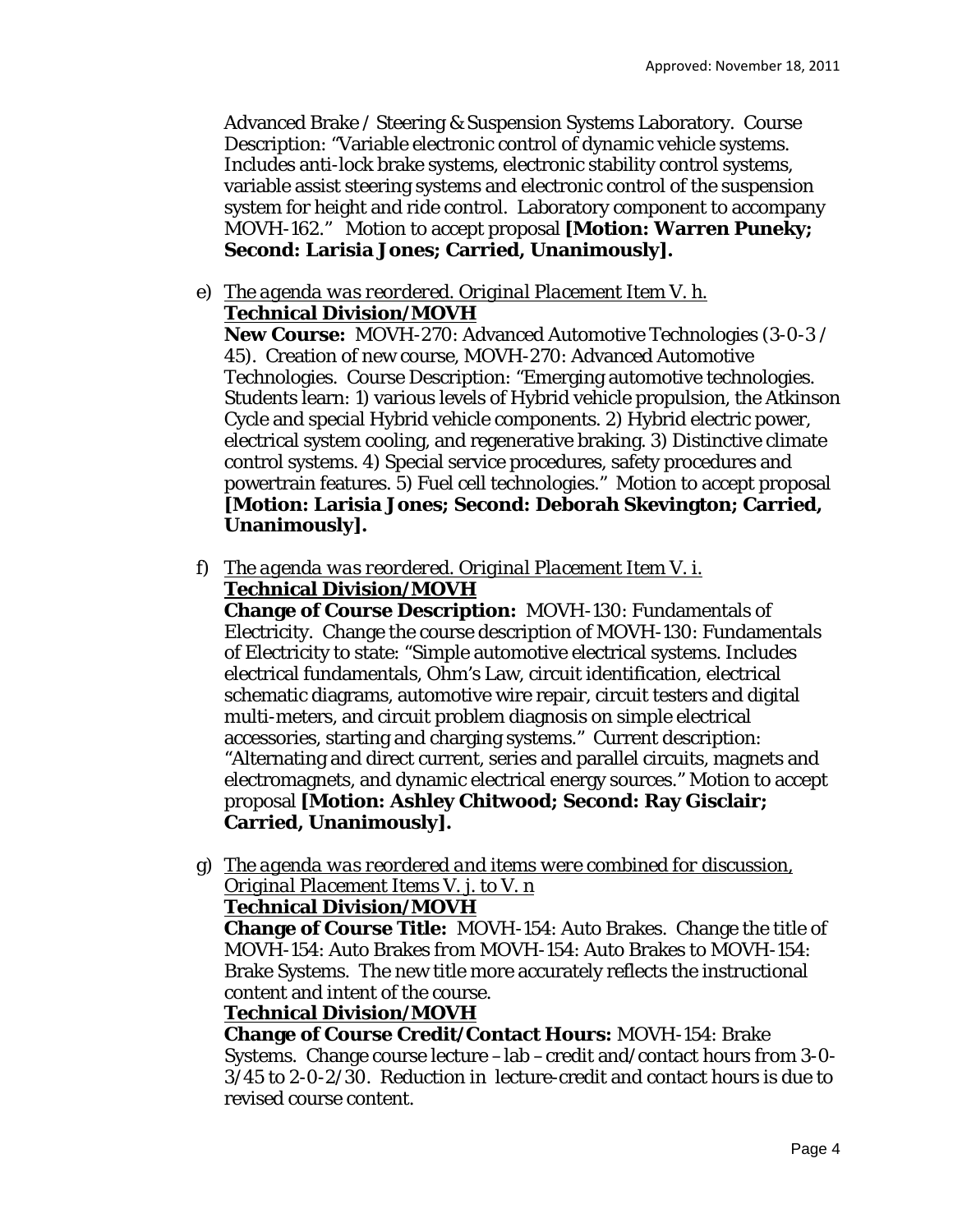# **Technical Division/MOVH**

**Change of Course Description:** MOVH-154: Brake Systems. Change the course description of MOVH-154: Brake Systems to state: "Basic automotive Brake System skills. Includes disc and drum brake components; operation, diagnosis and service; and normal maintenance procedures." Current description: "Hydraulic and pneumatic systems and principles of modern automotive applications. Emphasizes late model drum and disc brake systems, vacuum assist power brake boosters, antiskid (ABS) systems, and power steering pumps and gear box units." **Technical Division/MOVH** 

**Change of Course Title:** MOVH-156: Auto Brakes Laboratory. Change the title of MOVH-156: Auto Brakes Laboratory *from* MOVH-156: Auto Brakes Laboratory *to* MOVH-156: Brake Systems Laboratory. The new title more accurately reflects the instructional content and intent of the course.

# **Technical Division/MOVH**

**Change of Course Description:** MOVH-156: Brake Systems Laboratory. Change the course description of MOVH-156: Brake Systems Laboratory to state: "Laboratory component to accompany MOVH-154: Brake Systems. Basic automotive Brake System skills. Includes disc and drum brake components; operation, diagnosis and service; and normal maintenance procedures." Current description: "Practical application of principles and theory of MOVH 154. "Live jobs" used for laboratory demonstration and student projects." Motion to accept proposal **[Motion: Deborah Skevington; Second: Ashley Chitwood; Carried, Unanimously].**

h) *The agenda was reordered and items were combined for discussion. Original Placement Items V. o. to V. p.* 

# **Technical Division/MOVH**

**Change of Course Title:** MOVH-160: Automotive Service Business. Change the title of MOVH-160: Automotive Service Business *from* MOVH-160: Automotive Service Business *to* MOVH-160: Auto Service Professionalism. The new title more accurately reflects the instructional content and intent of the course.

# **Technical Division/MOVH**

**Change of Course Description:** MOVH-160: Auto Service Professionalism. Change the course description of MOVH-160: Auto Service Professionalism to state: "Workplace behavior skills. Students integrate soft skills within the framework of a formal business structure. Interactive discussion topics and activities, improve the student's written and oral communication skills. This course teaches realistic survival skills; and motivates individuals toward improving their personal and professional performance." Current description: "Automotive businesses and job opportunities, including automotive parts businesses, new car dealerships, service stations, independent garages, specialty shops doing transmission or body work, fleets and others. Included are how to operate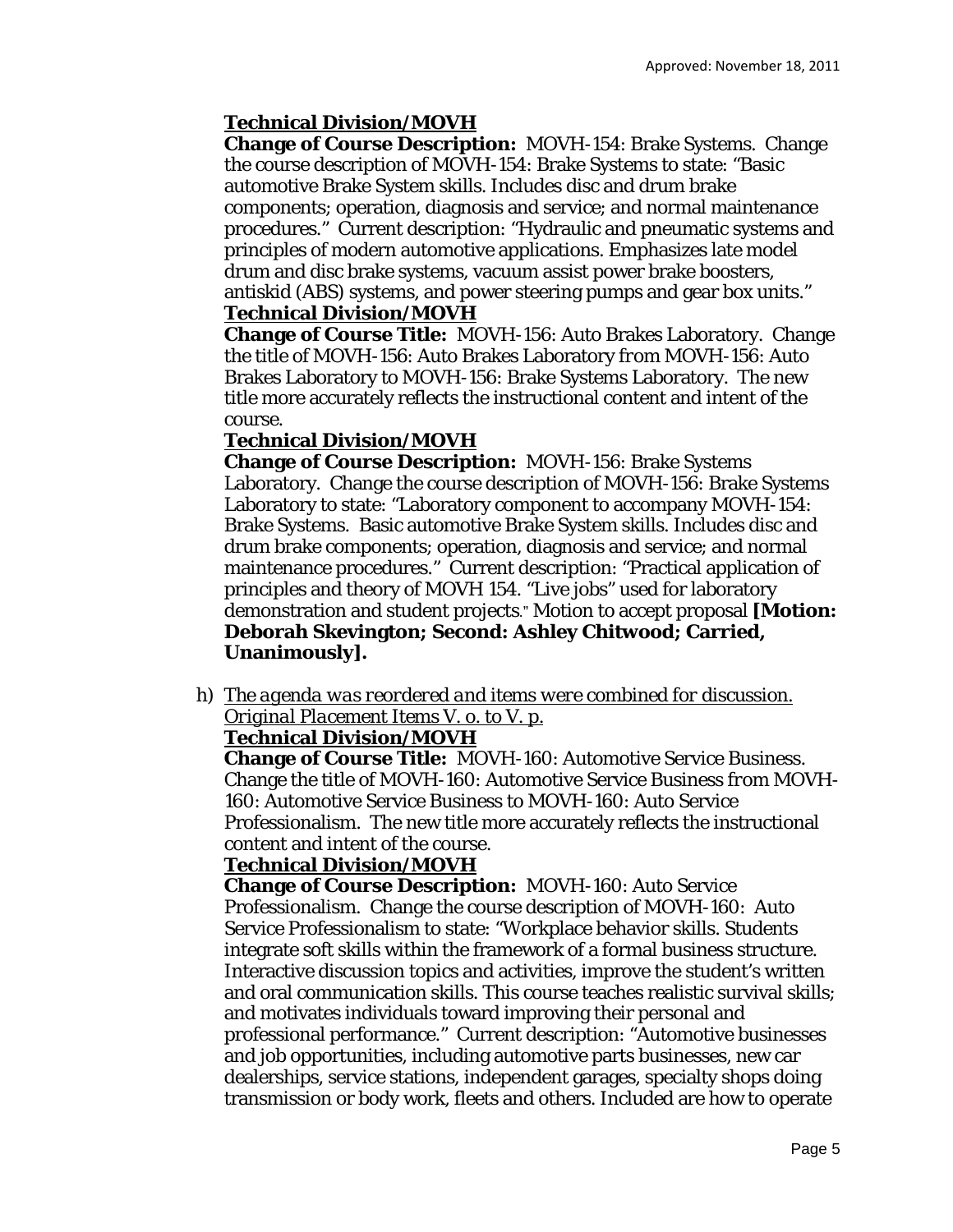and manage a service business, how to hire and train help, how to meet and greet customers, how to eliminate service jobs, tools, and equipment, and how to open a business." Motion to accept proposal **[Motion: Jennifer Bennett; Second: Sal Anselmo; Carried, Unanimously].**

i) *The agenda was reordered and items were combined for discussion. Original Placement Items V. q. to V.t.* 

## **Technical Division/MOVH**

**Change of Course Title:** MOVH-206: Fuel Systems. Change the title of MOVH-206: Fuel Systems *from* MOVH-206: Fuel Systems *to* MOVH-206: Engine Performance I: Components and Systems. The new title more accurately reflects the instructional content and intent of the course.

# **Technical Division/MOVH**

**Change of Course Description:** MOVH-206: Engine Performance I: Components and Systems. Change the description of MOVH-206: Engine Performance I: Components and Systems to state: "Computerized ignition, fuel and emission control skills. Students learn: ignition and fuel system component function; circuit operation and testing; PCM input and output controls; basic operating systems and scan tool usage." Current description: "Theory and principles of motor vehicle fuel system. Discusses single, two-barrel, and four-barrel carburetors, fuel injection systems, emission control systems, and other components of fuel system." **Technical Division/MOVH** 

**Change of Course Title:** MOVH-208: Fuel Systems Laboratory. Change the title of MOVH-208: Fuel Systems Laboratory *from* MOVH-208: Fuel Systems Laboratory *to* MOVH-208: Engine Performance I: Components and Systems Laboratory. The new title more accurately reflects the instructional content and intent of the course.

# **Technical Division/MOVH**

**Change of Course Description:** MOVH-208: Engine Performance I: Components and Systems Laboratory. Change the description of MOVH-208: Engine Performance I: Components and Systems Laboratory to state: "Laboratory component to accompany MOVH-206: Engine Performance I. Computerized ignition, fuel and emission control skills. Students learn: ignition and fuel system component function; circuit operation and testing; PCM input and output controls; basic operating systems and scan tool usage." Current description: "Practical application of principles and theory of MOVH 206. Emphasis on using test equipment to troubleshoot fuel problems. Fuel pumps and carburetors are disassembled and rebuilt." Motion to accept proposal **[Motion: Jerri Protti; Second: Ray Gisclair; Carried, Unanimously].**

j) *The agenda was reordered and items were combined for discussion. Original Placement Items V. u. to V. x.* 

## **Technical Division/MOVH**

**Change of Course Title:** MOVH-211: Engine Reconditioning. Change the title of MOVH-211: Engine Reconditioning *from* MOVH-211: Engine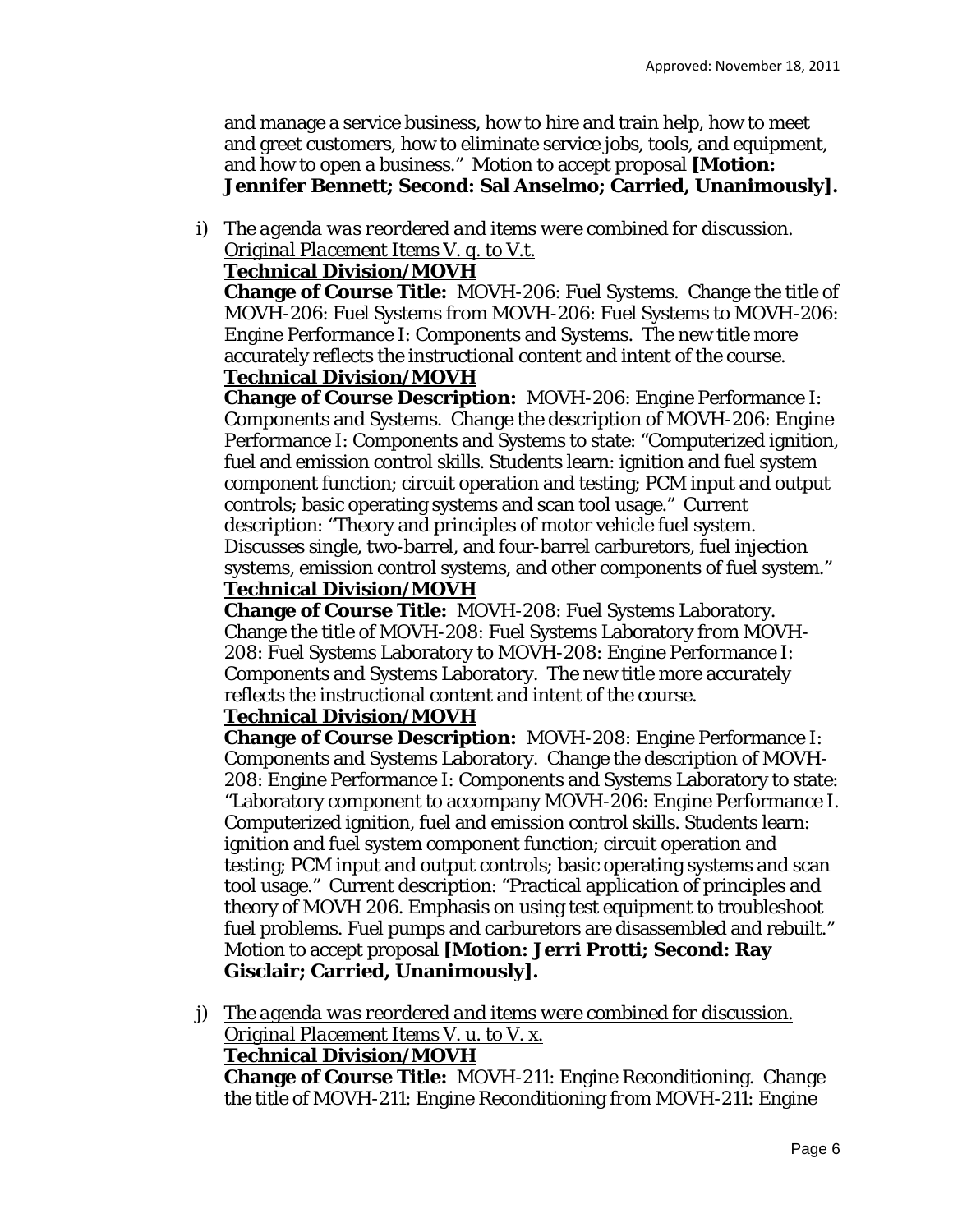Reconditioning *to* MOVH-211: Engine Diagnosis and Repair. The new title more accurately reflects the instructional content and intent of the course. **Technical Division/MOVH** 

**Change of Course Description:** MOVH-211: Engine Reconditioning. Change the description of MOVH-211: Engine Reconditioning to state: "Automotive engine diagnosis and repair skills. Students learn basic engine diagnostic tests; perform these tests and interpret the results; remove and replace an engine assembly; dis-assemble and re-assemble major engine components; and measure components for wear." Current description: "Principles, practices, and theory of automotive engine rebuilding. Covers proper testing and diagnostic procedures to determine engine condition before engine is disassembled."

## **Technical Division/MOVH**

**Change of Course Title:** MOVH-213: Engine Reconditioning Laboratory. Change the title of MOVH-213: Engine Reconditioning Laboratory *from* MOVH-213: Engine Reconditioning Laboratory *to* MOVH-213: Engine Diagnosis and Repair Laboratory. The new title more accurately reflects the instructional content and intent of the course. **Technical Division/MOVH** 

**Change of Course Description:** MOVH-213: Engine Reconditioning Laboratory. Change the description of MOVH-213: Engine Reconditioning Laboratory to state: "Laboratory component to accompany MOVH-211: Engine Diagnosis and Repair. Automotive engine diagnosis and repair skills. Students learn basic engine diagnostic tests; perform these tests and interpret the results; remove and replace an engine assembly; disassemble and re-assemble major engine components; and measure components for wear." Current description: "Practical application of principles and theory of MOVH 211. Engines are tested to determine condition before disassembly. Engine is disassembled; all parts are inspected, replaced, and brought back to manufacturer's specification. Engine is reassembled, adjusted, and replaced in vehicle." Motion to accept proposal **[Motion: Anne LaVance; Second: Sal Anselmo; Carried, Unanimously].**

k) *The agenda was reordered and items were combined for discussion. Original Placement Items V. y. to V. cc.* 

# **Technical Division/MOVH**

**Change of Course Title:** MOVH-217: Auto Chassis. Change the title of MOVH-217: Auto Chassis *from* MOVH-217: Auto Chassis *to* MOVH-217: Steering and Suspension Systems. The new title more accurately reflects the instructional content and intent of the course.

## **Technical Division/MOVH**

**Change of Course Credit/Contact Hours:** MOVH-217: Steering and Suspension Systems. Change course lecture –lab –credit and/contact hours *from* 3-0-3/45 *to* 2-0-2/30. Reduction in lecture-credit and contact hours is due to revised course content.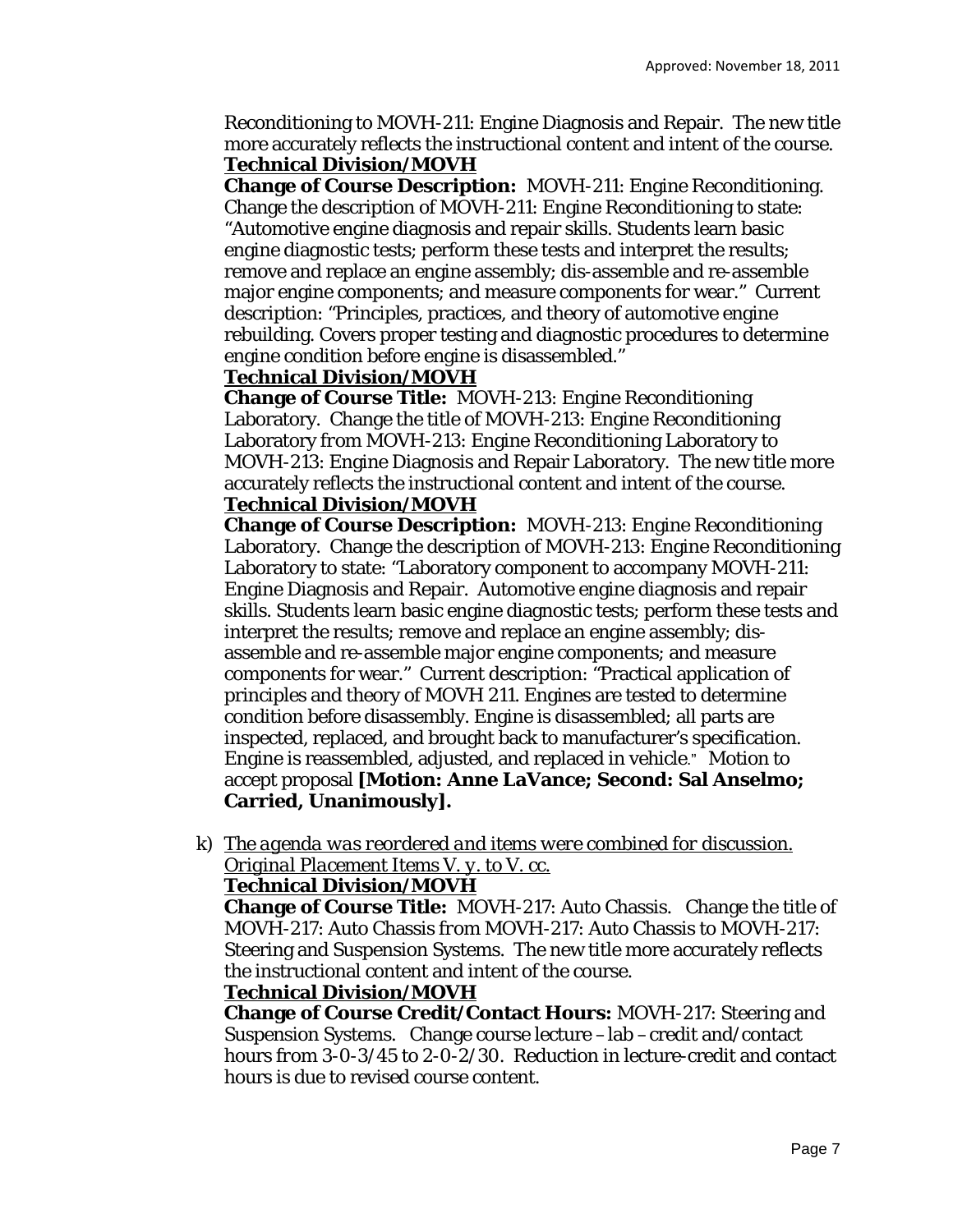# **Technical Division/MOVH**

**Change of Course Description:** MOVH-217: Steering and Suspension Systems. Change the description of MOVH-217: Steering and Suspension Systems to state: "Basic Automotive Steering and Suspension System skills. Includes tire and wheel service, steering & suspension system component service, and wheel alignment principles & corrections for various steering & handling complaints." Current description: "Theory, principles and practices of servicing the motor vehicle suspension. Emphasis is on front suspensions, wheel alignment, wheel balancing and manual steering gear assemblies."

# **Technical Division/MOVH**

**Change of Course Title:** MOVH-219: Auto Chassis Laboratory. Change the title of MOVH-219: Auto Chassis Laboratory *from* MOVH-219: Auto Chassis Laboratory *to* MOVH-219: Steering and Suspension Systems Laboratory. The new title more accurately reflects the instructional content and intent of the course.

## **Technical Division/MOVH**

**Change of Course Description:** MOVH-219: Steering and Suspension Systems Laboratory. Change the description of MOVH-219: Steering and Suspension Systems Laboratory to state: "Laboratory component to accompany MOVH 217: Steering and Suspension Systems. Basic Automotive Steering and Suspension System skills. Includes tire and wheel service, steering & suspension system component service, and wheel alignment principles & corrections for various steering & handling complaints." Motion to accept proposal **[Motion: Ashley Chitwood; Second Jerri Protti; Carried, Unanimously].**

l) *The agenda was reordered and items were combined for discussion. Original Placement Items V. dd. To V. gg.* 

## **Technical Division/MOVH**

**Change of Course Title:** MOVH-231: Motor Vehicle Electrical Systems. Change the title of MOVH-231: Motor Vehicle Electrical Systems *from* MOVH-231: Motor Vehicle Electrical Systems *to* MOVH-231: Advanced Electrical and Electronics. The new title more accurately reflects the instructional content and intent of the course.

## **Technical Division/MOVH**

**Change of Course Description:** MOVH-231: Advanced Electrical and Electronics. Change the description of MOVH-231: Advanced Electrical and Electronics to state: "Computer control of automotive electrical systems. Includes analog and digital inputs, computer processing, direct and indirect control of output relays, solenoids, motors and actuators. Participants use digital multi-meters and scan tools to test system operation and diagnose vehicle concerns." Current description: "Principles of the storage battery, alternator, cranking motor, instruments,

lighting circuits, solid state electronics, and computers."

## **Technical Division/MOVH**

**Change of Course Title:** MOVH-233: Motor Vehicle Electrical Systems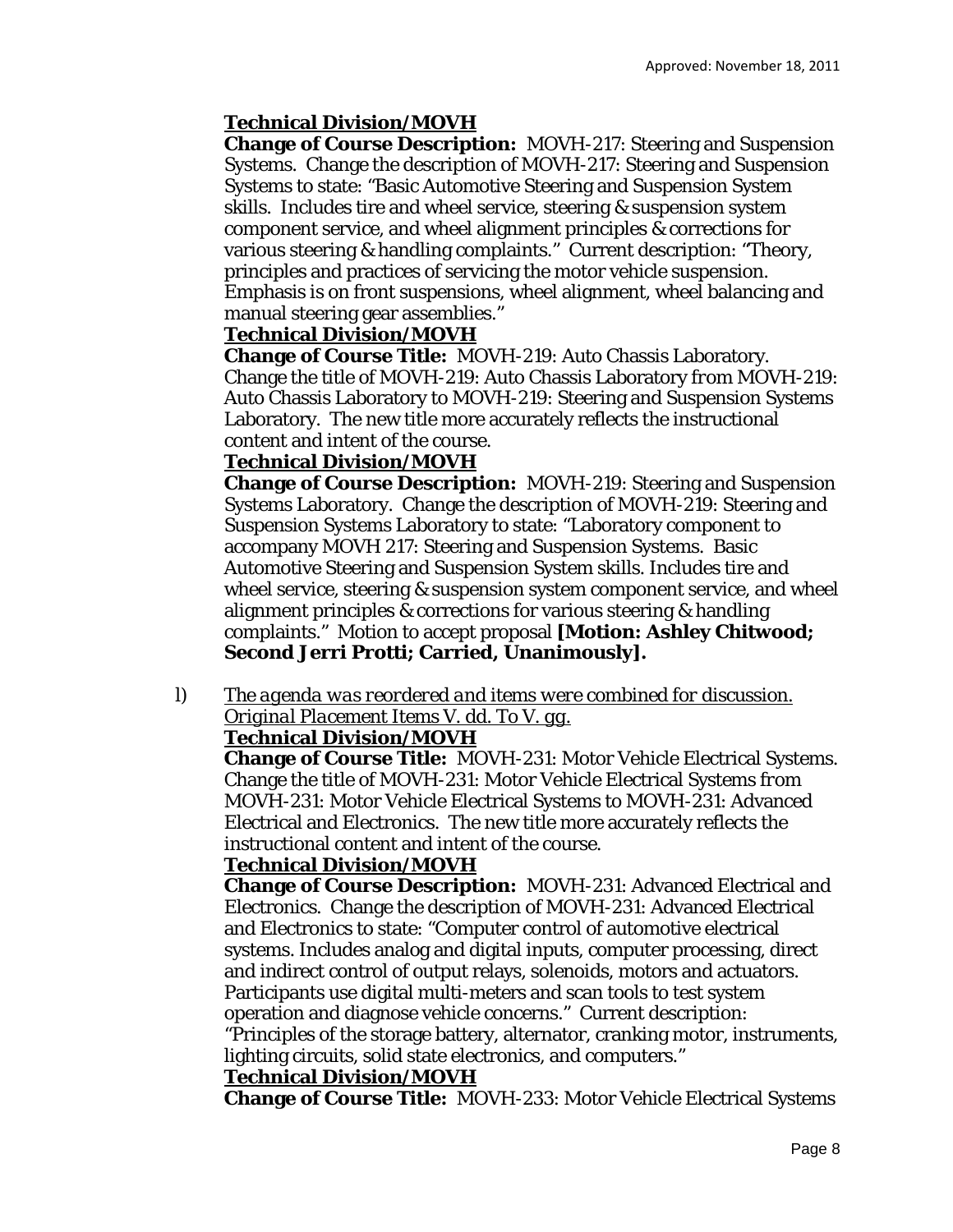Laboratory. Change the title of MOVH-233: Motor Vehicle Electrical Systems Laboratory *from* MOVH-233: Motor Vehicle Electrical Systems Laboratory *to* MOVH-233: Advanced Electrical and Electronics Laboratory. The new title more accurately reflects the instructional content and intent of the course.

# **Technical Division/MOVH**

**Change of Course Description:** MOVH-233: Advanced Electrical and Electronics Laboratory. Change the description of MOVH-233: Advanced Electrical and Electronics Laboratory to state: "Laboratory component to accompany MOVH 231. Computer control of automotive electrical systems. Includes analog and digital inputs, computer processing, direct and indirect control of output relays, solenoids, motors and actuators. Participants use digital multi-meters and scan tools to test system operation and diagnose vehicle concerns." Current description: "Application of principles and theory of MOVH 231. Vehicle electrical problems are diagnosed and necessary repairs are made." Motion to accept proposal **[Motion: Warren Puneky; Second: Larisia Jones; Carried, Unanimously].**

m) *The agenda was reordered and items were combined for discussion. Original Placement Items V. hh. To V. kk.* 

# **Technical Division/MOVH**

**Change of Course Title:** MOVH-232: Ignition and Test Equipment. Change the title of MOVH-232: Ignition and Test Equipment *from* MOVH-232: Ignition and Test Equipment *to* MOVH-232: Engine Performance II: Advanced Drivability. The new title more accurately reflects the instructional content and intent of the course.

# **Technical Division/MOVH**

**Change of Course Description:** MOVH-232: Engine Performance II: Advanced Drivability. Change the course description of MOVH-232: Engine Performance II: Advanced Drivability to state: "Advanced drivability skills. Students learn fuel injection diagnosis, testing and service; gasoline direct-injection principles; electronic throttle control; EGR, PCV, evaporative emission and exhaust system controls; OBD II operation and diagnosis using a scan tool, DMM and oscilloscope." Current description: "Battery and transistorized and high energy ignition systems. Emphasizes operation, diagnosis, and repair."

# **Technical Division/MOVH**

**Change of Course Title:** MOVH-234: Ignition and Test Equipment Laboratory. Change the title of MOVH-234: Ignition and Test Equipment Laboratory *from* MOVH-234: Ignition and Test Equipment Laboratory *to* MOVH-234: Engine Performance II: Advanced Drivability Laboratory. The new title more accurately reflects the instructional content and intent of the course.

# **Technical Division/MOVH**

**Change of Course Description:** MOVH-234: Engine Performance II: Advanced Drivability Laboratory. Change the description of MOVH-234: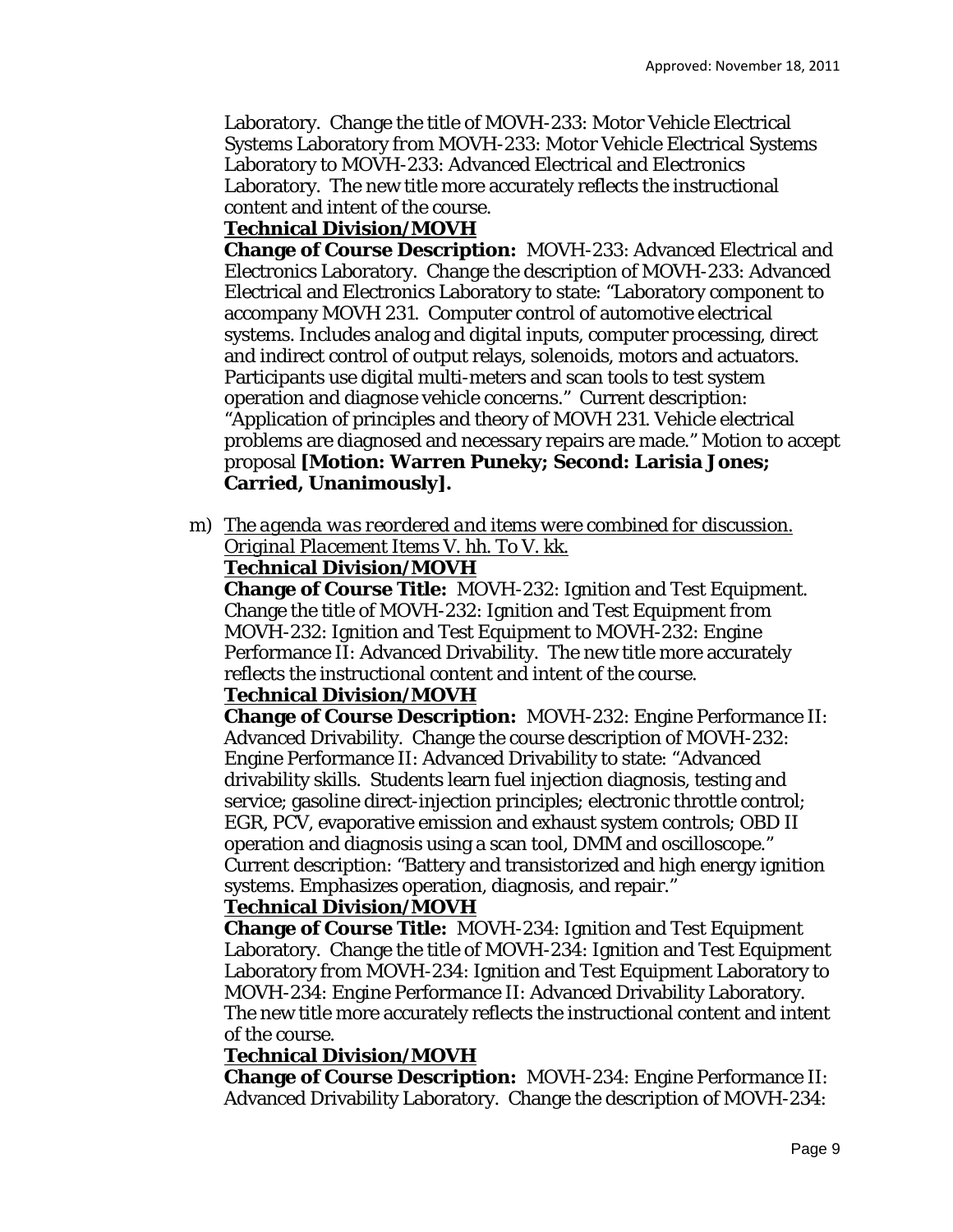Engine Performance II: Advanced Drivability Laboratory to state: "**:**  Laboratory component to accompany MOVH 234. Advanced drivability skills. Students learn fuel injection diagnosis, testing and service; gasoline direct-injection principles; electronic throttle control; EGR, PCV, evaporative emission and exhaust system controls; OBD II operation and diagnosis using a scan tool, DMM and oscilloscope." Current description: "Application and use of the engine analyzer (Oscilloscope) and other diagnostic equipment." Motion to accept proposal **[Motion: Linda Donahue; Second: Jerri Protti; Carried, Unanimously].**

n) *The agenda was reordered and items were combined for discussion. Original Placement Items V. ll. to V.oo.* 

# **Technical Division/MOVH**

**Change of Course Title:** MOVH-240: Standard Transmissions. Change the title of MOVH-240: Standard Transmissions *from* MOVH-240: Standard Transmissions *to* MOVH-240: Manual Drivetrain and Axles. The new title more accurately reflects the instructional content and intent of the course.

# o) **Technical Division/MOVH**

**Change of Course Description:** MOVH-240: Manual Drivetrain and Axles. Change the description of MOVH-240: Manual Drivetrain and Axles to state: "Clutch, manual drivetrain and axle skills. Students learn basic diagnostic tests, perform these tests and interpret the results on clutch components, synchronizer assemblies and shifter mechanisms; gear and bearing noises; drive axle shafts and cv-joints; transfer cases, and differentials." Current description: "Operating theory of standard three-, four-, and five-speed transmissions, clutches, overdrives, transaxles, differentials and front-wheel drive lines."

# p) **Technical Division/MOVH**

**Change of Course Title:** MOVH-242: Standard Transmissions Laboratory. Change the title of MOVH-242: Standard Transmissions Laboratory *from* MOVH-242: Standard Transmissions Laboratory *to* MOVH-242: Manual Drivetrain and Axle Laboratory. The new title more accurately reflects the instructional content and intent of the course. **Technical Division/MOVH** 

**Change of Course Description:** MOVH-242: Manual Drivetrain and Axles Laboratory. Change the description of MOVH-242: Manual Drivetrain and Axles Laboratory to state: "Laboratory component to accompany MOVH 240. Clutch, manual drivetrain and axle skills. Students learn basic diagnostic tests, perform these tests and interpret the results on clutch components, synchronizer assemblies and shifter mechanisms; gear and bearing noises; drive axle shafts and cv-joints; transfer cases, and differentials." Current description: "Application of principles and theory of MOVH 240. Emphasizes diagnosis of problems, rebuilding, and proper adjustments." Motion to accept proposal **[Motion: Jennifer Bennett; Second: Anne LaVance; Carried, Unanimously].**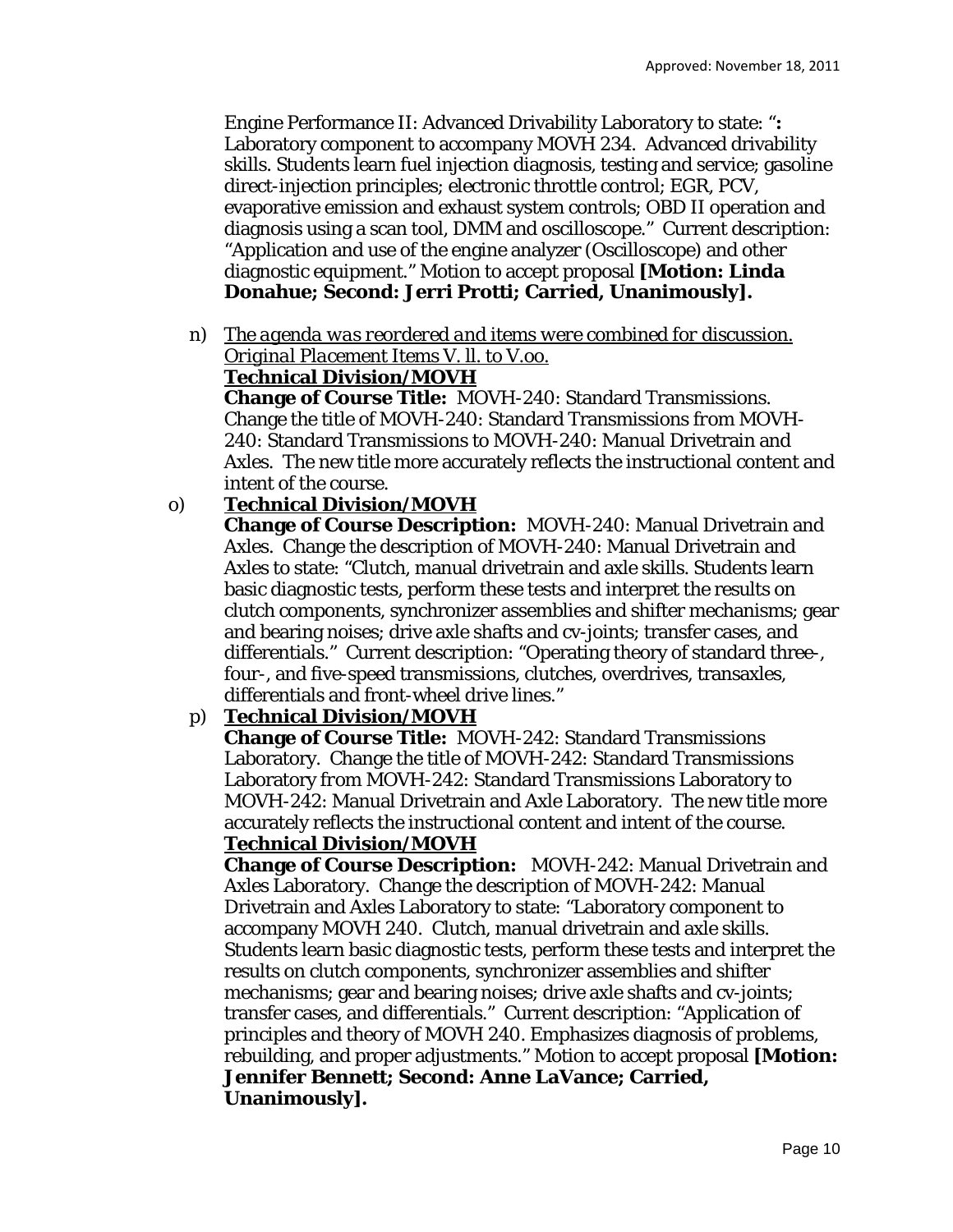q) *The agenda was reordered and items were combined for discussion. Original Placement Items V. pp. to V. qq.* 

# **Technical Division/MOVH**

**Change of Course Description:** MOVH-244: Automatic Transmissions. Change the description of MOVH-244: Automatic Transmissions to state: "General automatic transmission/transaxle skills. Students learn theory of operation, hydraulic principles and torque convertor operation; planetary gear set operation, band/servo, one-way clutch and multiple disc clutch operation. Students check and adjust clutch pack clearance and endplay; use component application charts, a scan tool, DMM and pressure gauges to diagnose electronic transmission concerns." Current description: "Operating principles and theory of twoand three-speed automatic transmissions and transaxles. Each model is explained and demonstrated."

# **Technical Division/MOVH**

**Change of Course Description:** MOVH-246: Automatic Transmissions Laboratory. Change the description of MOVH-246: Automatic Transmissions Laboratory to state: "Laboratory component to accompany MOVH-244. General automatic transmission/transaxle skills. Students learn theory of operation, hydraulic principles and torque convertor operation; planetary gear set operation, band/servo, one-way clutch and multiple disc clutch operation. Students check and adjust clutch pack clearance and endplay; use component application charts, a scan tool, DMM and pressure gauges to diagnose electronic transmission concerns." Current description: "Application of principles and theory of MOVH 244. Each model is disassembled, inspected, reassembled, and adjusted." Motion to accept proposal **[Motion: Deborah Skevington; Second Ashley Chitwood; Carried, Unanimously].**

r) *The agenda was reordered and items were combined for discussion. Original Placement Items V. rr. to V.uu.* 

## **Technical Division/MOVH**

**Change of Course Title:** MOVH-260: Auto Air Conditioning. Change the title of MOVH-260: Auto Air Conditioning *from* MOVH-260: Auto Air Conditioning *to* MOVH-260: Climate Control Systems. The new title more accurately reflects the instructional content and intent of the course. **Technical Division/MOVH** 

**Change of Course Description:** MOVH-260: Climate Control Systems. Change the description of MOVH-260: Climate Control System to state: "Automotive heating and air conditioning skills. Students integrate the need for driver and passenger comfort with the principles of latent heat. Refrigerant systems operation, controls, diagnosis, repair and service procedures include cycling clutch orifice tube and thermostatic expansion valve systems." Current description: "Theory and operation of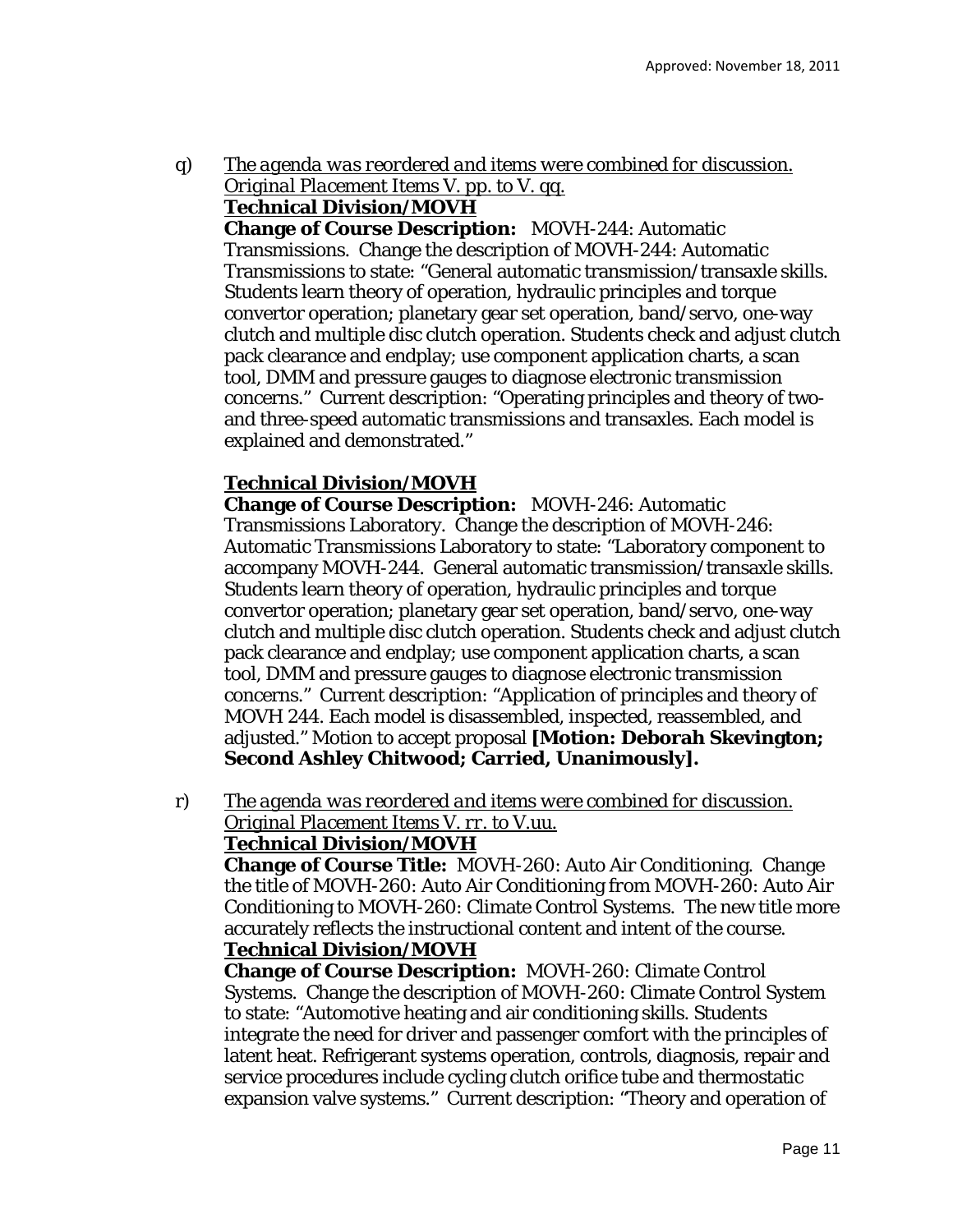factory and add-on units. Major areas covered are compressors, evaporators, and condensers, controls, automatic temperature controls, and drives."

## **Technical Division/MOVH**

**Change of Course Title:** MOVH-262: Auto Air Conditioning Laboratory. Change the title of MOVH-262: Auto Air Conditioning Laboratory *from* MOVH-262: Auto Air Conditioning Laboratory *to* MOVH-262: Climate Control Systems Laboratory. The new title more accurately reflects the instructional content and intent of the course. **Technical Division/MOVH** 

**Change of Course Description:** MOVH-262: Climate Control Systems Laboratory. Change the description of MOVH-262: Climate Control Systems Laboratory to state: "Laboratory component to accompany MOVH 260. Automotive heating and air conditioning skills. Students integrate the need for driver and passenger comfort with the principles of latent heat. Refrigerant systems operation, controls, diagnosis, repair and service procedures include cycling clutch orifice tube and thermostatic expansion valve systems." Current description: "Application of MOVH 260. Includes diagnosis of problems and repairs of a unit." Motion to accept proposal **[Motion: Sal Anselmo; Second: Anne LaVance; Carried, Unanimously].**

s) *The agenda was reordered. Original Placement Item V. vv.*  **Technical Division/MOVH** 

**Change of Course Prefix:** COOP: Cooperative Education: Business and Technology. Migrate COOP courses from the COOP prefix to the MOVH prefix as follows: MOVH-180, 181, 182, 183, 184, 185, 186, 187, 188: Motor Vehicle Technology Work Experience. The change in prefix better reflects the instructional content of the courses, and placement within the Motor Vehicle Technology subject area. Motion to accept proposal **[Motion: Ashley Chitwood; Second: Ray Gisclair; Carried, Unanimously].**

## t) *The agenda was reordered. Original Placement Item V.ww.*  **Technical Division/MOVH**

**Program Revision:** Associate of Applied Science in Motor Vehicle Technology. Revise the Associate of Applied Science degree program to reflect revised course descriptions. Add: MOVH-101: Introduction to Motor Vehicle Technology, MOVH-270: Advanced Automotive Technologies, and three (3) hours of Motor Vehicle Work Experience courses to "Courses Required in Major." Add: MOVH-162: Advanced Brake/Steering and Suspension and MOVH-164: Advanced Brake/Steering and Suspension Laboratory to General Automotive Concentration. Reduce concentration range from 16-17 to 15-16. Total Program Hours remain the same. Motion to accept proposal **[Motion: Jerri Protti; Second: Sal Anselmo; Carried, Unanimously].**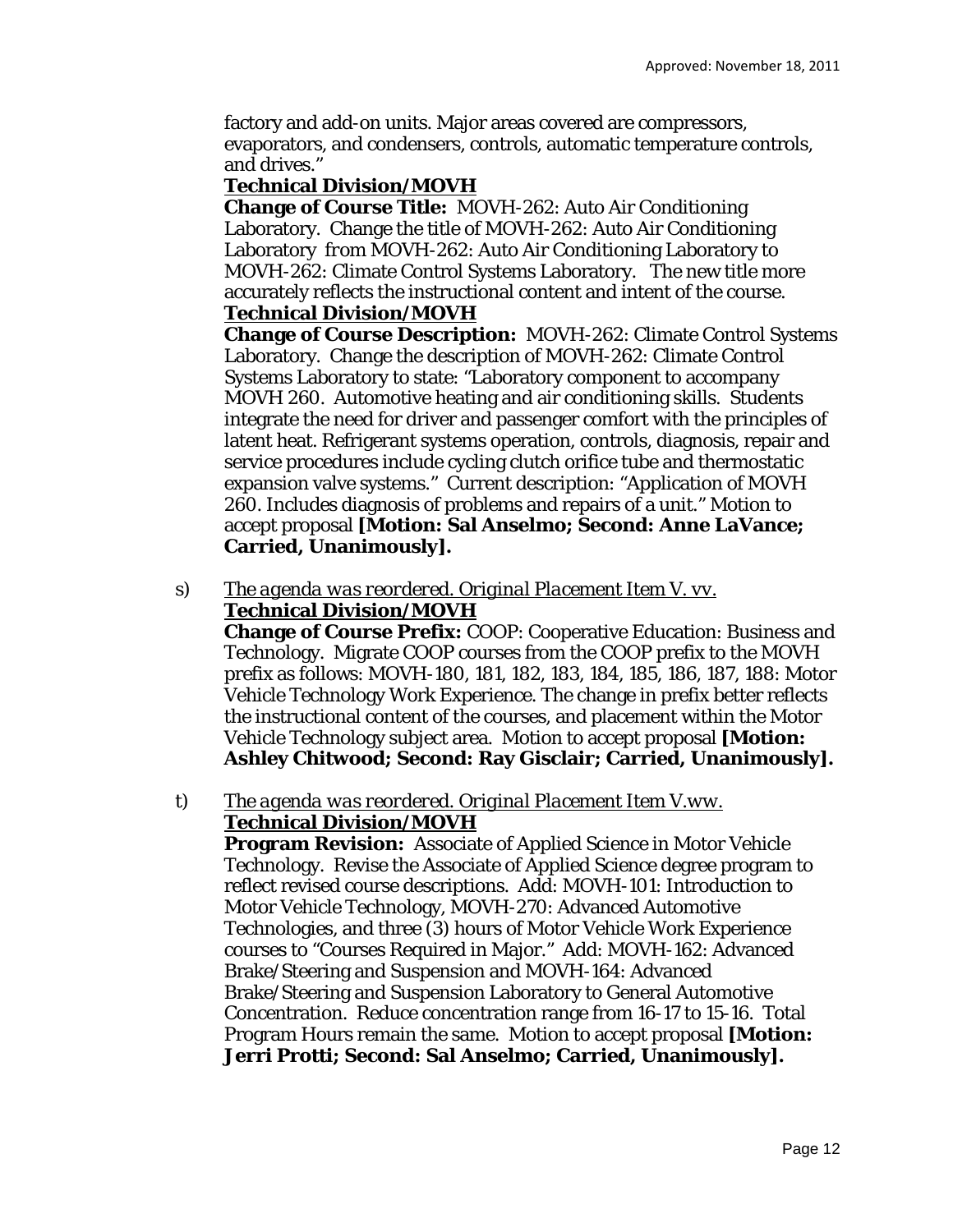- u) *The agenda was reordered. Original Placement Item V. xx.*  **Technical Division/MOVH Program Revision:** Certificate of Technical Studies in Motor Vehicle Technology. Revise the Certificate of Technical Studies program to reflect revised course descriptions. Add: MOVH-101: Introduction to Motor Vehicle Technology to "Courses Required in Major." Reduce concentration range from 16-17 to 15-16. Total Program Hours reduce *from* 23-24 *to* 21-22. Motion to accept proposal **[Motion: Ashley Chitwood; Second: Ray Gisclair; Carried Unanimously].**
- v) *The agenda was reordered and items were combined for discussion. Original Placement Items V. yy. to V. aaa.*

# **Technical Division/MOVH**

**Program Termination:** Certificate of Technical Studies in Auto Tech: Electrical Technician. Terminate the Certificate of Technical Studies in Auto Tech: Electrical Technician. The related C.T.S. in Motor Vehicle Technology remains active, and is adequate to meet student interest and local workforce employment need.

# **Technical Division/MOVH**

**Program Termination:** Certificate of Technical Studies in Auto Tech: Engine Performance Technician. Terminate the Certificate of Technical Studies in Auto Tech: Engine Performance Technician. The related C.T.S. in Motor Vehicle Technology remains active, and is adequate to meet student interest and local workforce employment need.

# **Technical Division/MOVH**

**Program Termination:** Certificate of Technical Studies in Auto Tech: Power Train Technician. Terminate the Certificate of Technical Studies in Auto Tech: Power Train Technician. The related C.T.S. in Motor Vehicle Technology remains active, and is adequate to meet student interest and local workforce employment need. Motion to accept proposal **[Motion: Anne LaVance; Second: Douglas Brewster; Carried, Unanimously].**

w) *The agenda was reordered. Original Placement Item V. bbb.*  **Arts & Humanities/CRJU Change of Course Title:** CRJU-101: Police Process. Change the title of CRJU-101: Police Process *from* CRJU-101: Police Process *to* CRJU-101:

Introduction to Police Process and Practices. The new title more accurately reflects the instructional content of the course. Motion to accept proposal **[Motion: Sal Anselmo; Second: Jerrie Protti; Carried, Unanimously].**

x) *The agenda was reordered. Original Placement Item V. ccc.*  **Arts & Humanities/CRJU Change of Course Title:** CRJU-103: Corrections Process. Change the title of CRJU-103: Corrections Process *from* CRJU-103: Corrections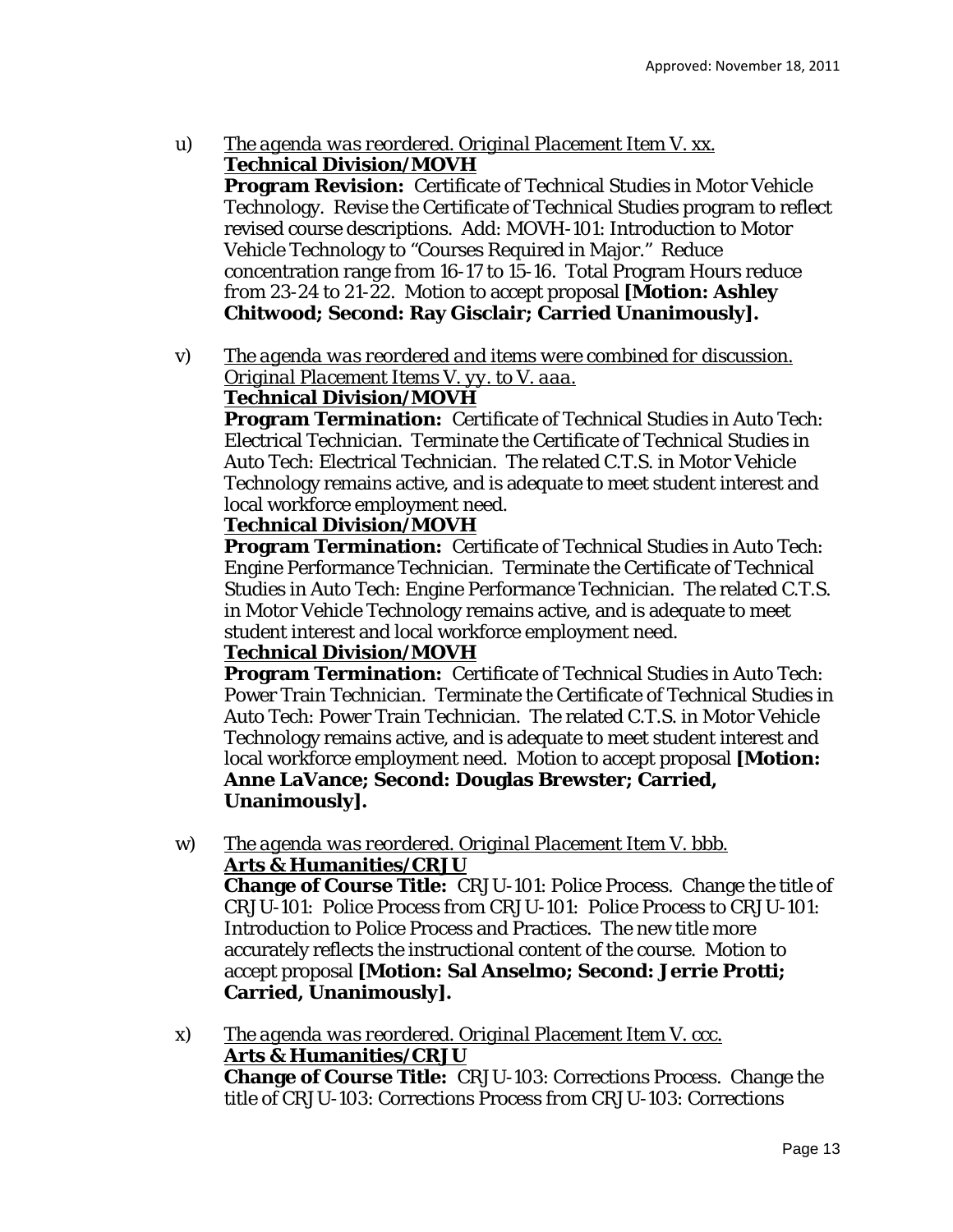Process *to* CRJU-103: Introduction to Correctional Systems. The new title more accurately reflects the instructional content of the course. Motion to accept proposal **[Motion: Kim Rugon; Second: Sal Anselmo; Carried, Unanimously].**

- y) *The agenda was reordered. Original Placement Item V. ddd.*  **Arts & Humanities/CRJU Change of Course Title:** CRJU-105: The Criminal Justice System. Change the title of CRJU-105: The Criminal Justice System *from* CRJU-105: The Criminal Justice System *to* CRJU-105: Introduction to Criminal Justice. The new title more accurately reflects the instructional content of the course. Motion to accept proposal **[Motion: Janet Colletti; Second: Jerrie Protti; Carried, Unanimously].**
- z) *The agenda was reordered and items were combined for discussion. Original Placement Items V. eee. to V. jjj*

# **Arts & Humanities/CRJU**

**Change of Course Prerequisite Requirement:** CRJU-203: Evidence. Delete the prerequisite requirement of CRJU-103: Introduction to Correctional Systems from CRJU-203: Evidence. Note: CRJU-105: Introduction to Criminal Justice remains as a prerequisite requirement. **Arts & Humanities/CRJU** 

**Change of Course Prerequisite Requirement:** CRJU-209: Criminology. Delete the prerequisite requirement of CRJU-103: Introduction to Correctional Systems from CRJU-209: Criminology. Note: CRJU-105: Introduction to Criminal Justice remains as a prerequisite requirement.

# **Arts & Humanities/CRJU**

**Change of Course Prerequisite Requirement:** CRJU-222: Drug Abuse. Delete the prerequisite requirement of CRJU-103: Introduction to Correctional Systems from CRJU-222: Drug Abuse. Note: CRJU-105: Introduction to Criminal Justice remains as a prerequisite requirement. **Arts & Humanities/CRJU** 

# **Change of Course Prerequisite Requirement:** CRJU-261:

Constitutional Law. Delete the prerequisite requirement of CRJU-103: Introduction to Correctional Systems from CRJU-261: Constitutional Law. Note: CRJU-105: Introduction to Criminal Justice remains as a prerequisite requirement.

# **Arts & Humanities/CRJU**

**Change of Course Prerequisite Requirement:** CRJU-270:

Victimology. Delete the prerequisite requirement of CRJU-103: Introduction to Correctional Systems from CRJU-270: Victimology. Note: CRJU-105: Introduction to Criminal Justice remains as a prerequisite requirement.

# **Arts & Humanities/CRJU**

**Change of Course Prerequisite Requirement:** CRJU-298: Criminal Justice Practicum. Delete the prerequisite requirement of CRJU-103: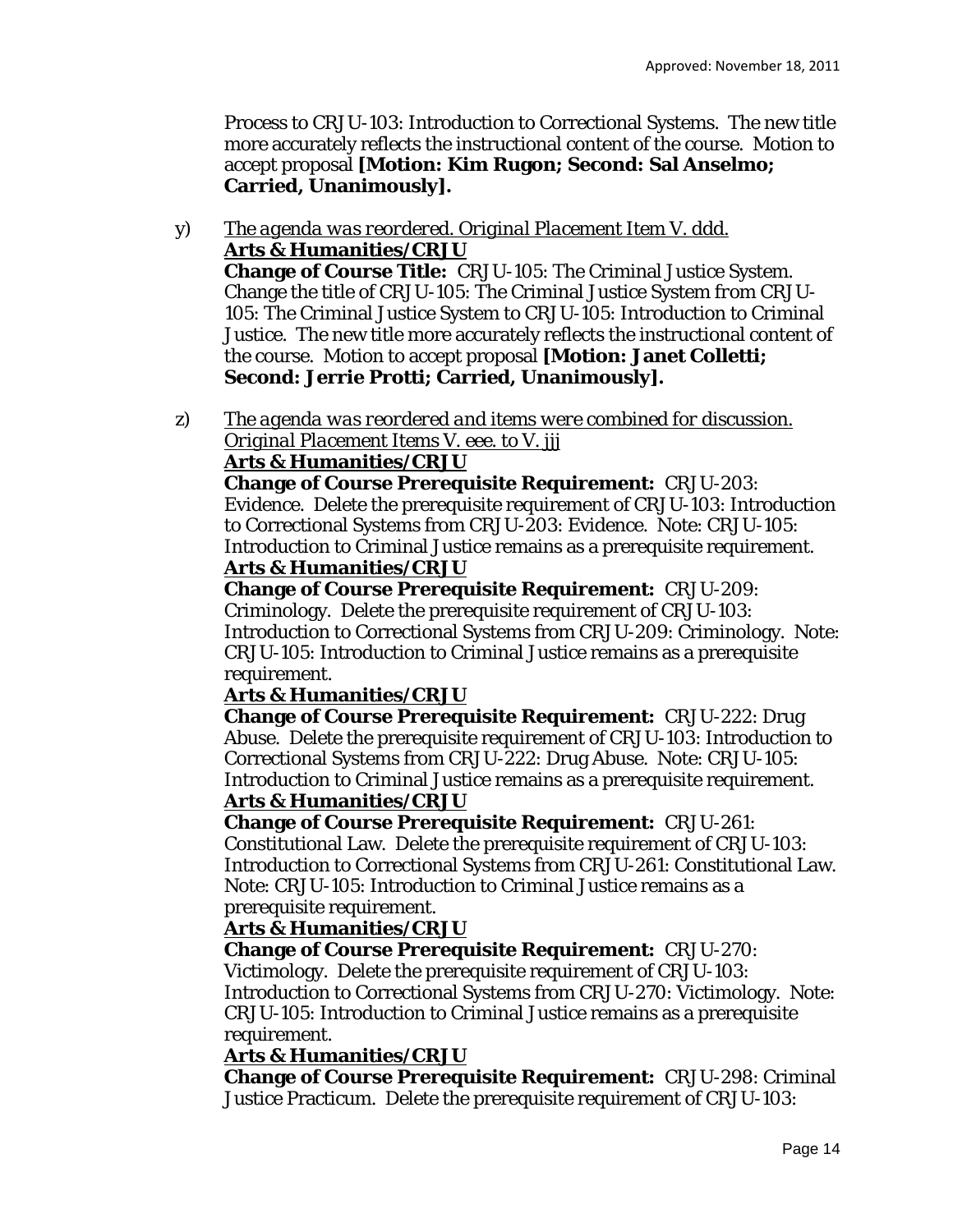Introduction to Correctional Systems from CRJU-298: Criminal Justice Practicum. Note: CRJU-105: Introduction to Criminal Justice remains as a prerequisite requirement. Motion to accept proposal **[Motion: Jennifer Bennett; Second: Douglas Brewster; Carried, Unanimously].**

aa) *The agenda was reordered and items were combined for discussion. Original Placement Items V. kkk. to V. lll.* 

# **Arts & Humanities/CRJU**

**Change of Course Prefix:** CRJU-295: Criminal Justice Research. Change the prefix (Rubric) of CRJU-295: Criminal Justice Research *from* CRJU-295: Criminal Justice Research *to* SOCI-295: Criminal Justice Research.

# **Arts & Humanities/CRJU**

**Change of Course Title:** SOCI-295: Criminal Justice Research. Change the title of SOCI-295: Criminal Justice Research *from* SOCI-295: Criminal Justice Research *to* SOCI-295: Social Science Research. The new title and prefix more accurately reflect course content and intended purpose. Motion to accept proposal **[Motion: Jerrie Protti; Second: Sal Anselmo; Carried, Unanimously].**

bb) *The agenda was reordered. Original Placement Item V. mmm.*  **Arts & Humanities/CRJU** 

**New Course:** CRJU-246: Juvenile Justice System (3-0-3 / 45). Creation of a new course, CRJU-246: Juvenile Justice System. The goal of this course is to provide students with an overview of the juvenile justice system, and to clarify how it differs from the adult criminal justice system. Course description: "History, development, theories, current themes, underlying assumption, and language of juvenile justice in the United States." Motion to accept proposal **[Motion: Delores Smith; Second: Kim Rugon; Carried, Unanimously].**

- cc) *The agenda was reordered. Original Placement Item V. nnn.*  **Arts & Humanities/CRJU New Course:** CRJU-110: Introduction to Terrorism (3-0-3 / 45). Creation of a new course, CRJU-110: Introduction to Terrorism. The goal of this course is to provide students with an opportunity to adopt a realist world-view of terrorism and counter-terrorism measures. Course description: "Analysis of terrorist acts in the context of foundations and aims of terrorist organizations, types of terrorism, tactics and strengths of terrorists, and counter-terrorism measures." Motion to accept proposal **[Motion: Jennifer Bennett; Second: Sal Anselmo; Carried, by Majority Vote, with one (1) Opposing Vote].**
- dd) *The agenda was reordered. Original Placement Item V. ooo.*  **Arts & Humanities/CRJU Program Revision:** Associate of Arts in Criminal Justice. Revise the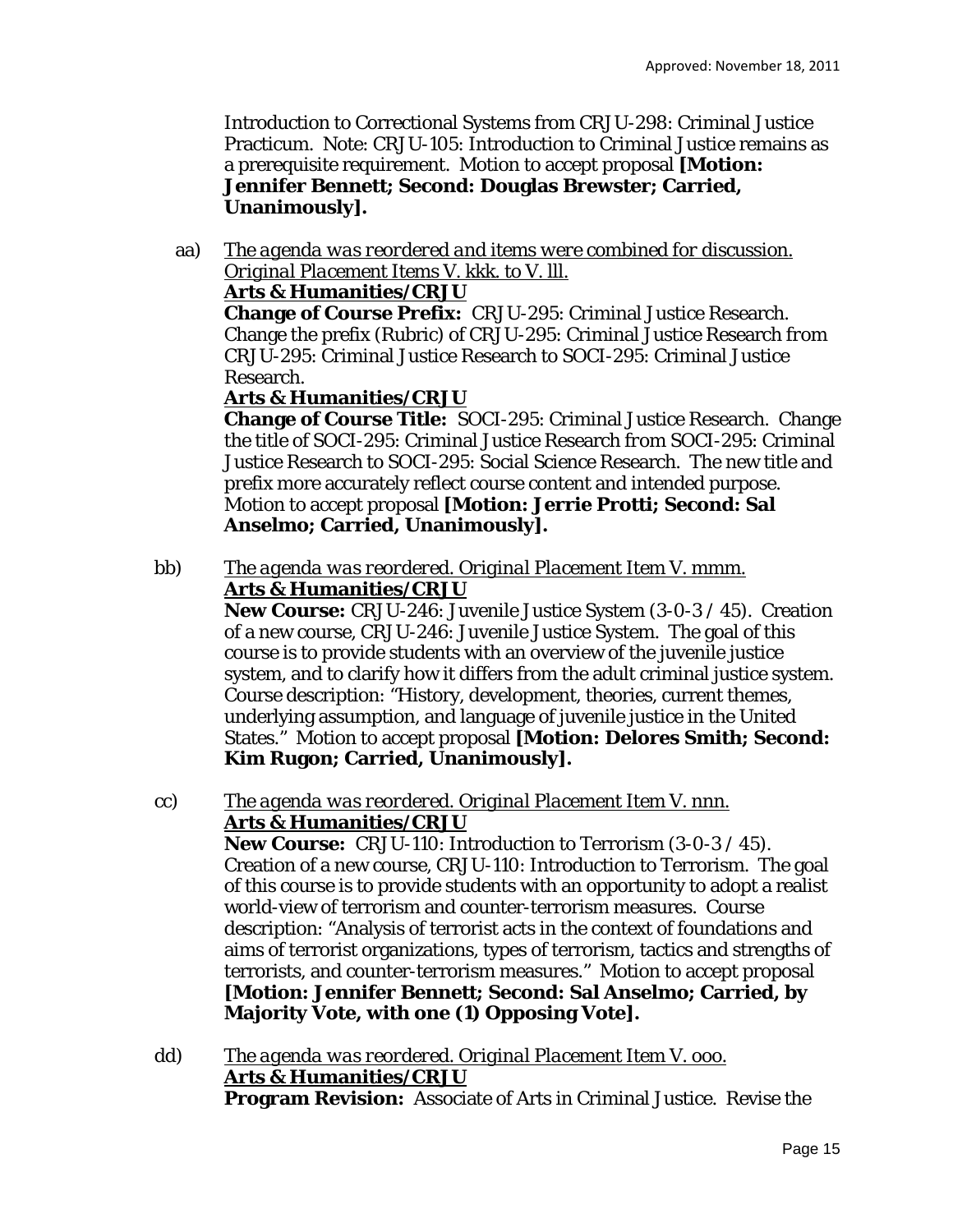Associate of Arts in Criminal Justice. ADD: CRJU-101: Introduction to Police Process and Practices and CRJU-162: The Judicial Process to Courses Required in Major; Reduce choice of additional coursework *from* fifteen credit hours *to* nine credit hours. DELETE: CRJU-101: Introduction to Police Process and Practices and CRJU-162: The Judicial Process from this category; ADD: CRJU-264: Juvenile Justice System to this category; Delete SOCI cross-referenced courses. Total Program Hours remain the same. Motion to accept proposal **[Motion: Kenneth Ripberger; Second: Jennifer Bennett; Carried, Unanimously].**

ee) *Removed from Consideration by Division Dean:*

**Business & Technology/CULA** 

**New Course:** CULA-108: A La Carte Preparations (3-9-3 / 180). Creation of a new course, CULA-108: A La Carte Preparations. The goal of the course is to teach students to prepare a la carte items for the restaurant industry. Course description: "Includes the study of salad, sandwich, fry, grill, and breakfast stations, and the duties of station workers."

## ff) **Business & Technology/CULA**

**New Course:** CULA 110: Food & Beverage Operation (2-0-2/30). Creation of a new course, CULA-110: Food & Beverage Operation. The goal of the course is to prepare students to identify the operation aspects of the foodservice industry and how they play a vital role in these operations. Course description: "Maintaining food quality by implementing appropriate procedures for purchasing, receiving, and issuing food, food products, and cooking supplies. Includes menu development and management."

#### gg) **Business & Technology/CULA**

**New Course:** CULA-112: Food and Beverage Service (1-0-1 / 15). Creation of a new course, CULA-112: Food and Beverage Service. The goal of this course is to prepare students to serve food and beverages in the restaurant industry. Course description: "A study of the types of service used to enhance dining pleasure, as well as the preparation and service of beverages."

## hh) **Business & Technology/CULA**

**New Course:** CULA-113: Culinary Calculations (3-0-3 / 45). Creation of a new course, CULA-113: Culinary Calculations. This course is designed to prepare student use basic food service math. Course description: "Solving culinary problems using fundamental math skills including cost per serving, adjusting recipe yields, and total cost and quantity of recipes."

#### ii) **Business & Technology/CULA**

**New Course:** CULA-114: Basic Food Preparation. Creation of a new course, CULA-114: Basic Food Preparation. This course is designed to teach food preparation fundamentals. Course description: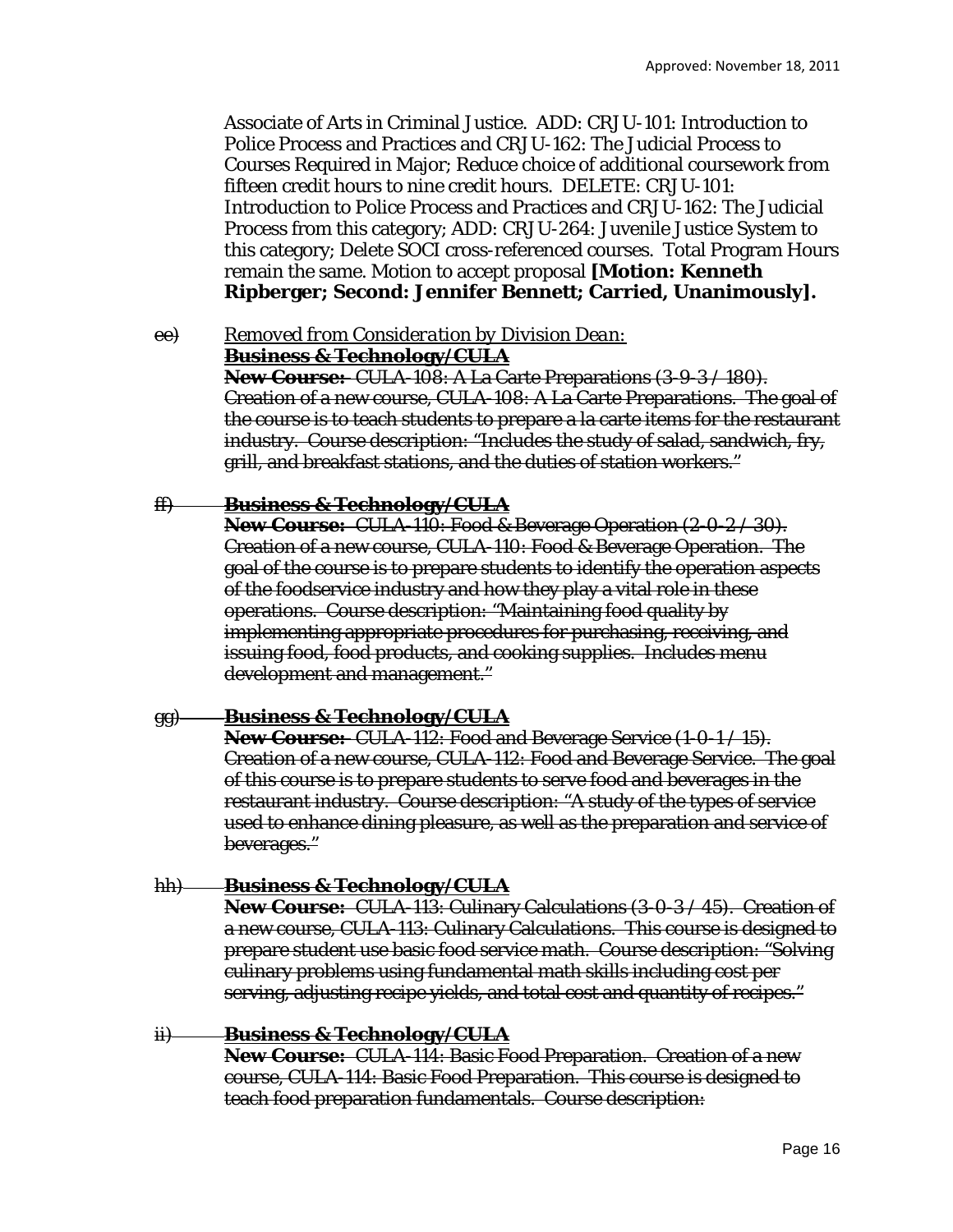"Tools/equipment, recipe use, menu making, as well as the "mise en place" preparation principles for effective execution in the culinary industry."

#### jj) **Business & Technology/CULA**

**New Course:** CULA-200: International Foods (3-9-3 / 180). Creation of a new course, CULA-200: International Foods. The goal of this course is to teach students to prepare a multi-course meal, working as a team, using international foods. Course description: "Team preparation of a specified number and variety of international meals using advanced skills."

#### kk) **Business & Technology/CULA**

**New Course:** CULA 204: Baking I (3-9-3 / 180). Creation of a new course, CULA-204: Baking I. The goal of this course is to teach student to prepare breads, doughs, cakes, and pies. Course description: "Preparation of yeast dough products, quick breads, cakes and icings, and pies."

## ll) **Business & Technology/CULA**

**New Course:** CULA-222: Pantry Preparations (3-9-3 / 180). Creation of a new course, CULA-222: Pantry Preparations. The goal of this course is to teach students to prepare a wide variety of cold appetizers, salads, dressings, sandwiches, pasta, dumplings, and to investigate molecular gastronomy. Course description: "To prepare a wide variety of cold appetizers, salads, dressings, sandwiches, pasta, dumplings using appropriate preparation, holding, and serving procedures to maintain a quality product while investigating molecular gastronomy."

## mm) **Business & Technology/CULA**

**New Course:** CULA 223: Volume Food Production (3-9-3/180). Creation of a new course, CULA-223: Volume Food Production. The goal of this course is to teach quantity food preparation skills that are required in the restaurant industry. Course description: "Preparing large quantities of hot and cold foods using appropriate preparation, holding, and serving procedures to maintain a quality food product."

## nn) **Business & Technology/CULA**

**Change of Program Title:** Certificate of Technical Studies in Culinary Arts: Entry Level Line Cook. Change the title of the Certificate of Technical Studies in Culinary Arts: Entry Level Line Cook *from* Certificate of Technical Studies in Culinary Arts: Entry Level Line Cook *to* Certificate of Technical Studies in Culinary Arts: Line Cook.

#### oo) **Business & Technology/CULA**

**Program Revision:** Certificate of Technical Studies in Culinary Arts: Line Cook.

pp) **Business & Technology/CULA Program Termination:** Certificate of Technical Studies in Culinary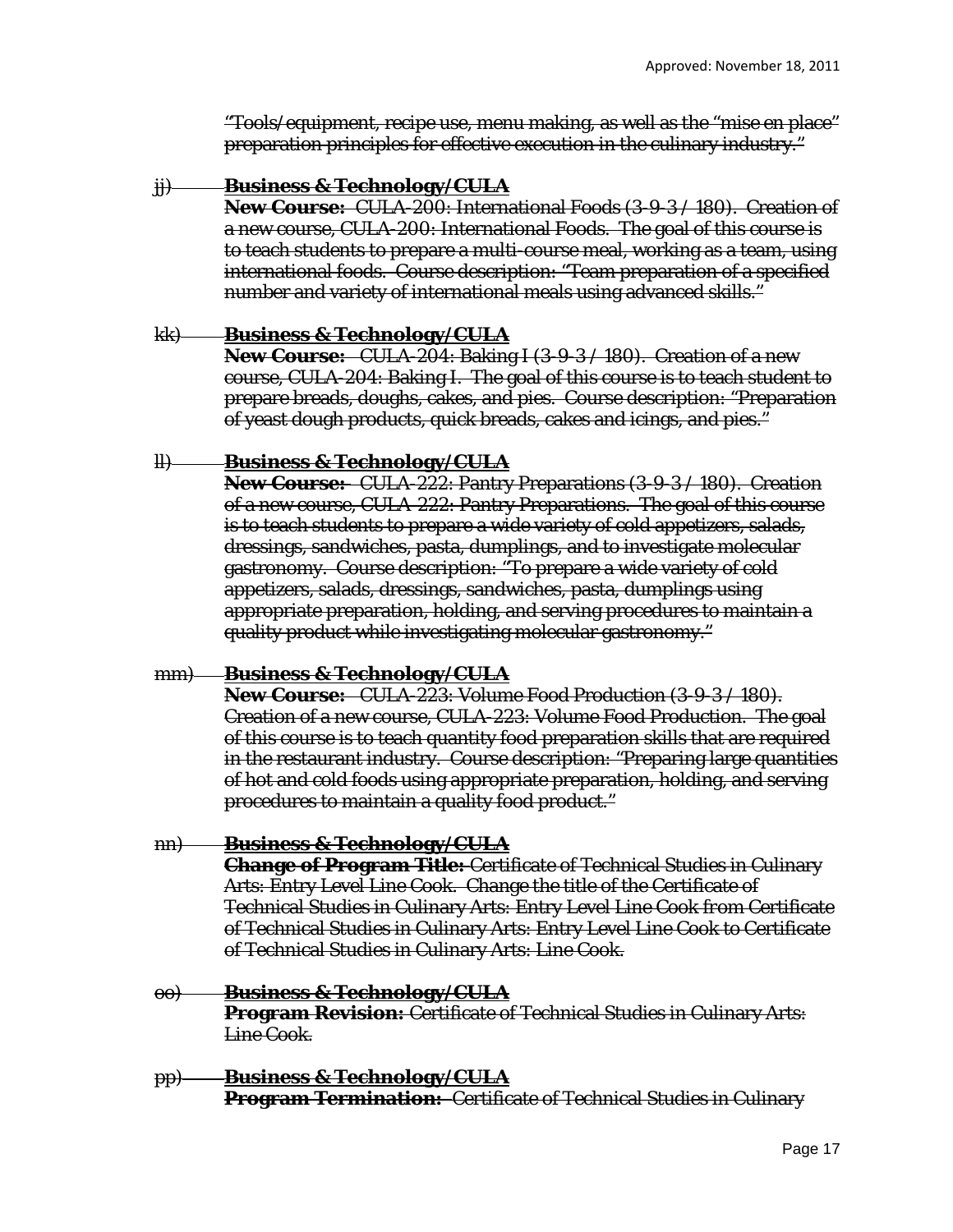Arts: Production Cook. Terminate the Certificate of Technical Studies in Culinary Arts: Production Cook. The related C.T.S. in Culinary Arts: Line Cook remains active, and is adequate to meet student interest and local workforce employment need.

- qq) *The agenda was reordered. Original Placement Item V. bbbb.*  **Technical Division/COSM Program Revision:** Technical Diploma in Cosmetology. Revise the Technical Diploma in Cosmetology as follows: Delete: ACCT-111, BUSG-115, MARK-201, and SPCH-132 from Required Related Courses. Total Program Hours decrease *from* 58 *to* 46. Motion to accept proposal **[Motion: Ashley Chitwood; Second: Anne LaVance; Carried, Unanimously].**
- rr) *The agenda was reordered and items were combined for discussion. Original Placement Items V. cccc. to V. dddd.*

## **Business & Technology/AERO**

**Change of Course Credit/Contact Hours:** AERO-101: Foundations of the U.S. Air Force I. Change the lab and contact hours of AERO-101: Foundations of the U.S. Air Force I *from* 1-2-1 /45 *to* 1-0-1 / 15.

## **Business & Technology/AERO**

**Change of Course Description:** AERO-101: Foundations of the U.S. Air Force I. Change the description of AERO-101: Foundations of the U.S. Air Force I to state: "Survey course designed to introduce students to the United States Air Force and encourage participation in Air Force Reserve Officer Training Corps. Topics include: overview of ROTC, special program offered through ROTC, mission and organization of ROTC, brief history of the Air Force, introduction to leadership and leadership related issues, Air Force Core Values, Air Force officer training opportunities, and an introduction to communication studies. Leadership Laboratory is mandatory for AFROTC cadets, and compliments this course by providing cadets with followership experiences. Co-requisite: AERO-103." Motion to accept proposal **[Motion: Jerrie Protti; Second: Kim Rugon; Carried, Unanimously].**

ss) *The agenda was reordered and items were combined for discussion. Original Placement Items V. gggg. to V. hhhh* 

## **Business & Technology/AERO**

**Change of Course Credit/Contact Hours:** AERO-102: Foundations of the U.S. Air Force II. Change the lab and contact hours of AERO-102: Foundations of the U.S. Air Force I *from* 1-2-1 /45 *to* 1-0-1 / 15. **Business & Technology/AERO** 

**Change of Course Description:** AERO-102: Foundations of the U.S. Air Force II. Change the description of AERO-102: Foundations of the U.S. Air Force II to state: "Continuation survey course, introducing students to the United States Air Force and Air Force Reserve Officer Training Corps. Topics include: U.S. Air Force installations, and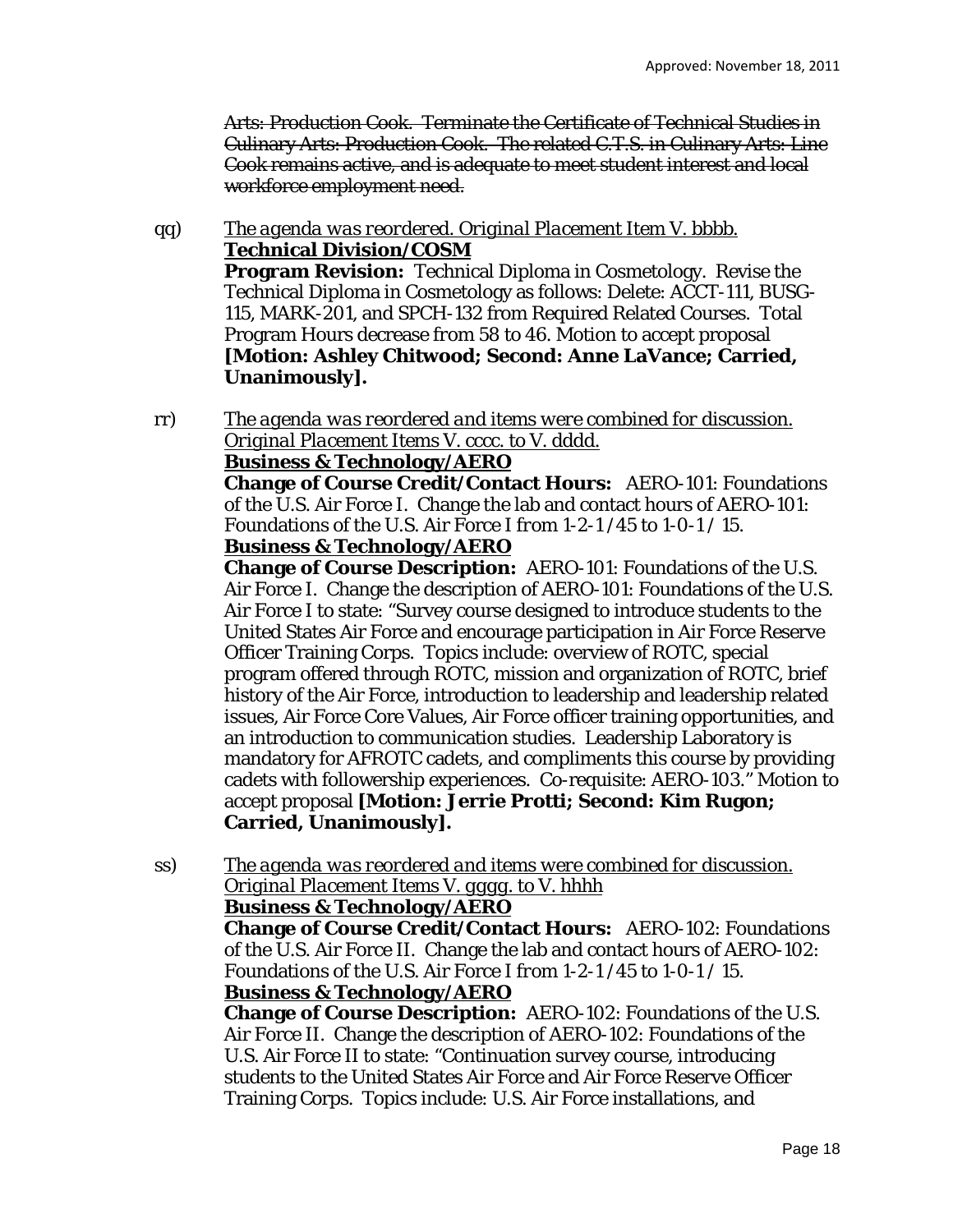professions; geographical awareness; U.S. defense policy; military balance; terrorism and communication skills. Leadership Laboratory II is mandatory for AFROTC cadets and complements this course by providing cadets with followership experience. Prerequisite: AERO-101; Corequisite: AERO-104. Motion to accept proposal **[Motion: Deborah Skevington; Second: Jennifer Bennett; Carried, Unanimously].**

- tt) *The agenda was reordered and items were combined for discussion. Original Placement Items V. gggg. to V. hhhh.*  **Business & Technology/AERO Reactivation of a previously terminated course:** AERO-103: Foundations of U.S. Air Force I Leadership Laboratory (0-2-0). **Business & Technology/AERO Reactivation of a previously terminated course:** AERO-104: Foundations of U.S. Air Force II Leadership Laboratory (0-2-0). Motion to accept proposal **[Motion: Jennifer Bennett; Second: Anne LaVance; Carried, Unanimously].**
- uu) *The agenda was reordered and items were combined for discussion. Original Placement Items V. iiii. to V.jjjj.*  **Business & Technology/AERO Change of Course Credit/Contact Hours:** AERO-201: The Evolution of USAF and Space Power I. Change the lab and contact hours of AERO-201: The Evolution of USAF and Space Power I *from* 1-2-1 /45 *to*   $1 - 0 - 1 / 15$ . **Business & Technology/AERO Change of Course Credit/Contact Hours:** AERO-202: The Evolution of USAF and Space Power II. Change the lab and contact hours

of AERO-20: The Evolution of USAF and Space Power II *from* 1-2-1 /45 *to*  1-0-1 / 15. Motion to accept proposal **[Motion: Anne LaVance; Second: Ray Gisclair; Carried, Unanimously].**

vv) *The agenda was reordered and items were combined for discussion. Original Placement Items V. kkkk. to V.llll.* 

## **Business & Technology/AERO**

**Reactivation of a previously terminated course:** AERO-203: The Evolution of USAF and Space Power I Leadership Laboratory (0-2-0). **Business & Technology/AERO** 

**Reactivation of a previously terminated course:** AERO-204: The Evolution of USAF and Space Power II Leadership Laboratory (0-2-0). Motion to accept proposal **[Motion: Jennifer Bennett; Second: Jerrie Protti; Carried, Unanimously].**